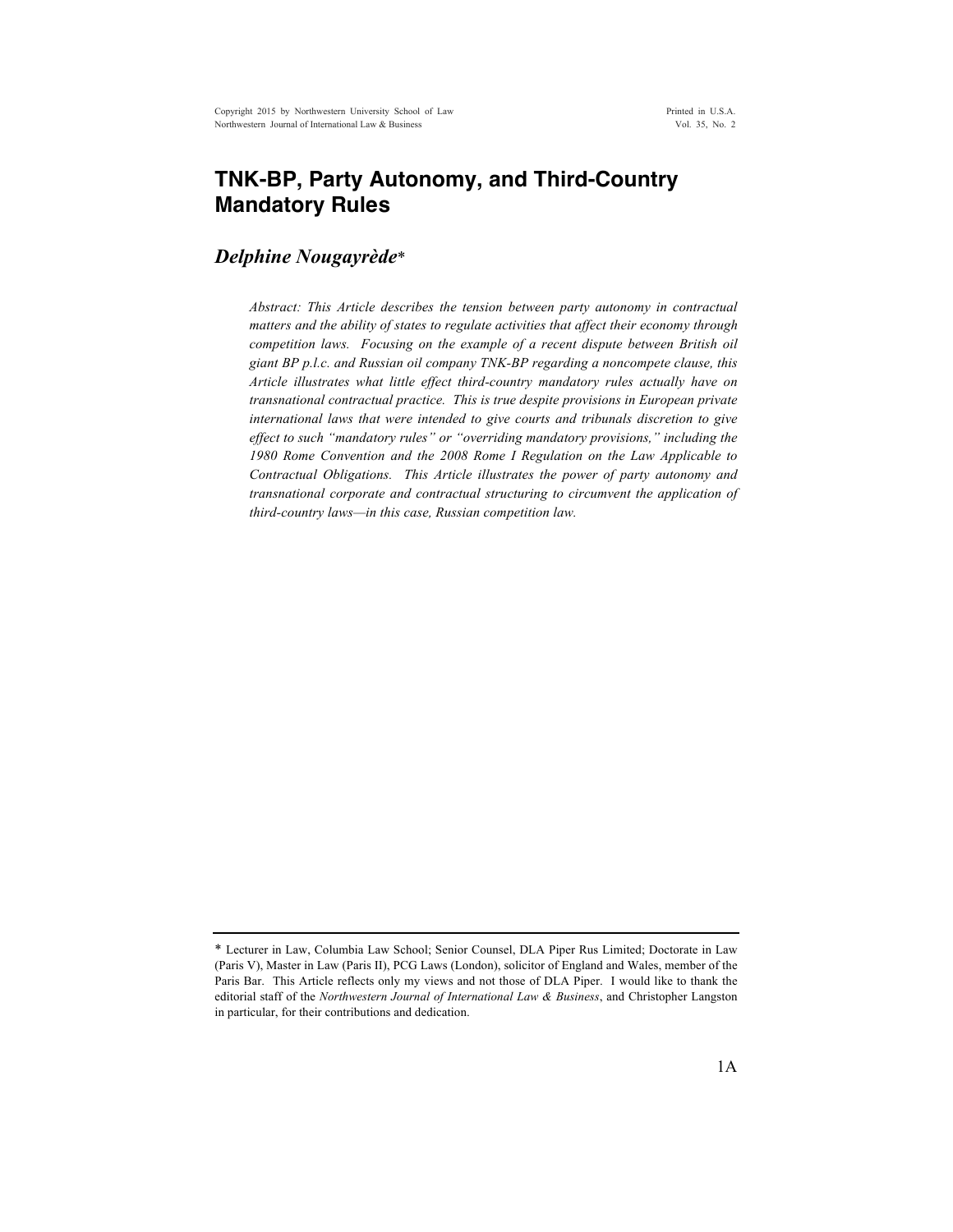# TABLE OF CONTENTS

|    |    | $\mathcal{R}$ |
|----|----|---------------|
|    |    |               |
|    |    |               |
|    |    |               |
|    |    |               |
|    |    |               |
|    |    |               |
|    |    |               |
|    |    |               |
|    |    |               |
|    |    |               |
|    |    |               |
|    |    |               |
|    | E. |               |
|    | F. |               |
| V. |    |               |
|    |    | 29            |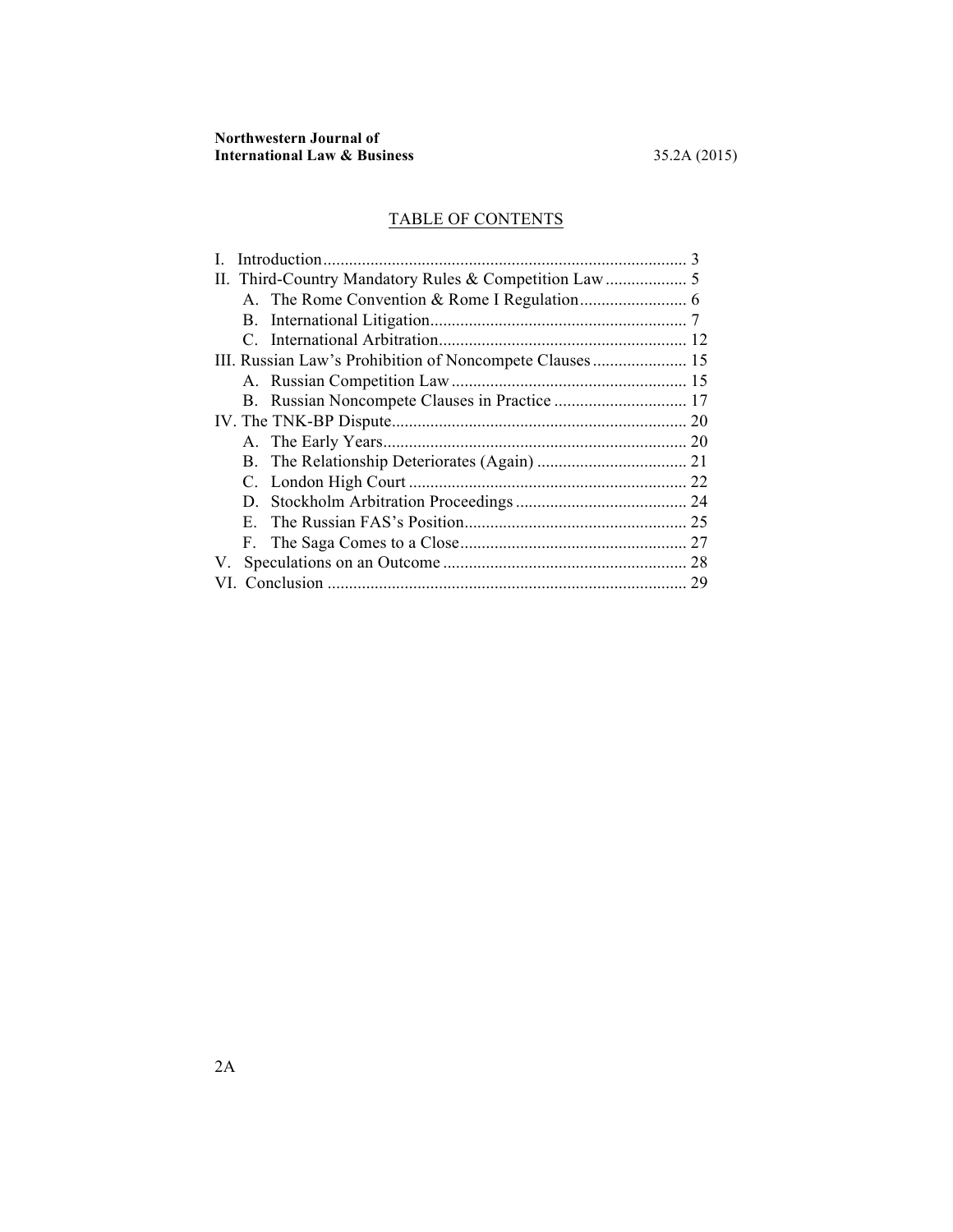### I. INTRODUCTION

Mandatory rules are at the center of the tension between party autonomy in contractual matters and states' abilities to regulate activities that affect their economies. The underlying question is to what extent may private parties agree to contractual commercial arrangements that contradict what the law considers mandatory. The issue of mandatory rules arises frequently in international litigation before national courts and even more frequently in international arbitration. The academic literature on this subject is voluminous (an understatement).<sup>1</sup> To summarize, both academic literature and statutes such as the 1980 Rome Convention<sup>2</sup> and 2008 Rome I Regulation<sup>3</sup> (one might add the Unidroit Principles of International Commercial Contracts  $2010<sup>4</sup>$  and the U.S. Second Restatement of the Conflict of Laws<sup>5</sup>) accept the theoretical notion that mandatory rules, even those of third countries—meaning rules that are neither those of the forum country nor those of the law governing the contract—might prevail over the intent of the parties. That is the theory at least. In practice, however, the record of dispute resolution shows that the notion is seldom implemented. This Article examines a recent transnational corporate dispute that illustrates the absence of effect of third-country mandatory rules. The case involved TNK-BP, a Russian oil firm, which came to be at the center of a dispute between British oil major BP p.l.c. (BP), on the one hand, and a

 $<sup>1</sup>$  The references that follow are a limited selection. The French classic piece on the subject is Pierre</sup> Mayer, *Les Lois de Police Etrangères*, 108 J. DROIT INT'L 277 (1981). For German scholarship, see Jürgen Basedow, *The Law of Open Societies: Private Ordering and Public Regulation of International Relations*, 360 RECUEIL DE COURS 1, 164–92, 429–70 (2012). For the English approach, see LAWRENCE COLLINS ET AL., DICEY, MORRIS AND COLLINS ON THE CONFLICT OF LAWS 1827 (Lord Collins et al. eds., 15th ed., 2012) [hereinafter DICEY, MORRIS AND COLLINS]; Jonathan Harris, *Mandatory Rules and Public Policy under the Rome I Regulation*, *in* ROME I REGULATION: THE LAW APPLICABLE TO CONTRACTUAL OBLIGATIONS IN EUROPE 269 (Franco Ferrari & Stefan Leible eds., 2009) [hereinafter Harris]; Adeline Chong, *The Public Policy and Mandatory Rules of Third Countries in International Contracts*, 2 J. PRIV. INT'L L. 27, 27 (2006). For a recent compendium of U.S. and EU scholarship, see MANDATORY RULES IN INTERNATIONAL ARBITRATION (George A. Bermann & Loukas Mistelis eds., 2011) [hereinafter Bermann & Mistelis] (also addressing international litigation).

<sup>2</sup> Convention on the Law Applicable to Contractual Obligations (Rome Convention), 1980 O.J. (L 266) 1 (EC).

<sup>&</sup>lt;sup>3</sup> Commission Regulation 593/2008, of the European Parliament and of the Council of June 17, 2008 on the Law Applicable to Contractual Obligations (Rome I), 2008 O.J. (L 177) 6 (EC).

<sup>4</sup> *See* UNIDROIT, PRINCIPLES OF INTERNATIONAL COMMERCIAL CONTRACTS 12 art. 1(4) (2010) ("Nothing in these Principles shall restrict the application of mandatory rules, whether of national, international or supranational origin, which are applicable in accordance with the relevant rules of private international law" and accompanying text), *available at* http://www.unidroit.org/instruments/ commercial-contracts/unidroit-principles-2010/414-chapter-1-general-provisions/866-article-1-4 mandatory-rules).

 $5$  RESTATEMENT (SECOND) OF CONFLICTS OF LAW  $\S$  187(2) (1971).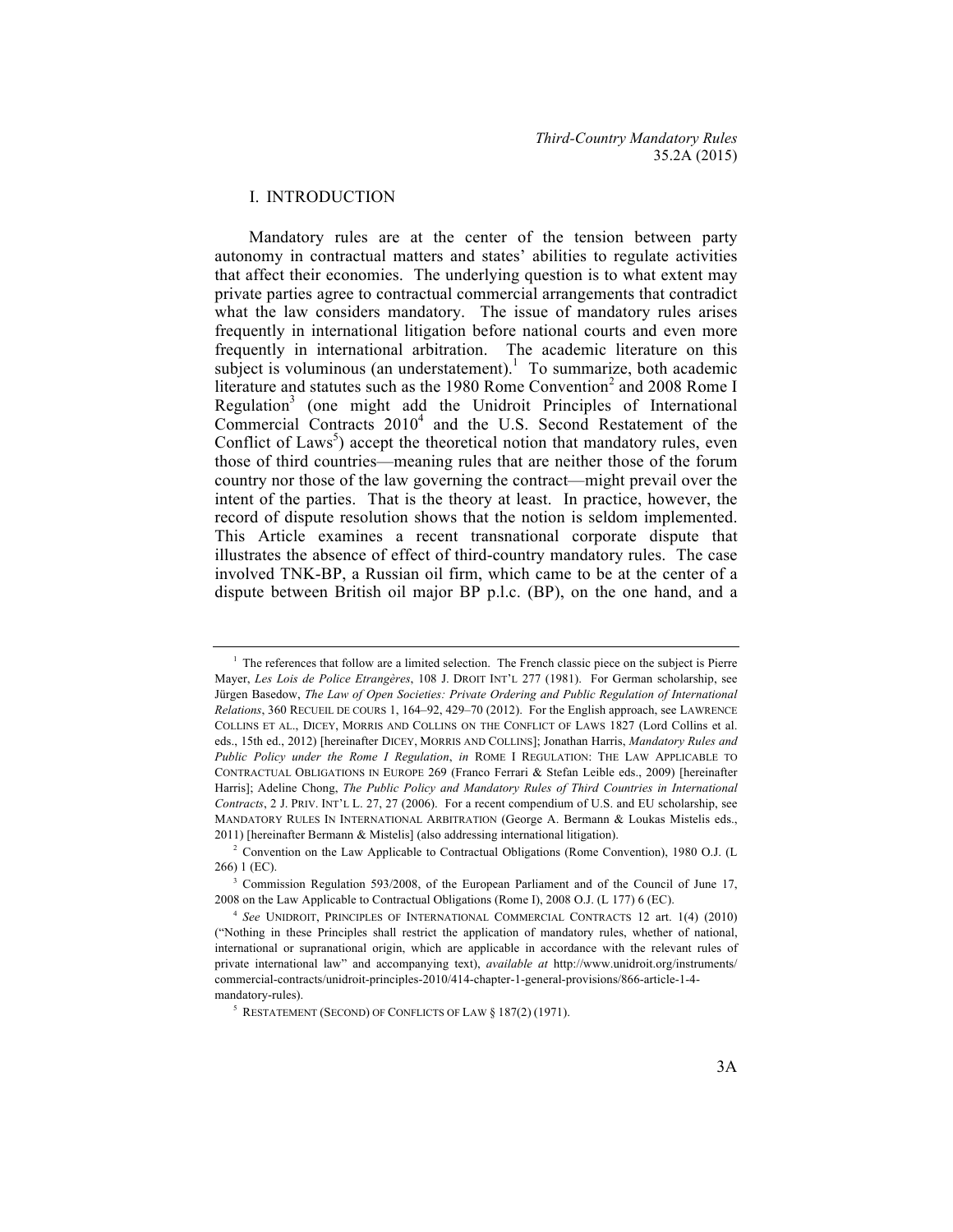consortium of Russian businessmen, Alfa Access Renova  $(AAR)$ <sup>6</sup> on the other.

The TNK-BP dispute centered on a Russian oil company that conducted all or most of its activities in Russia, and that was owned in equal parts by Russian individuals and by BP. Frequently however, as here, transnational corporate disputes take place entirely outside of the countries in which the corporations actually operate. The top joint venture holding company, TNK-BP Ltd., was registered in the British Virgin Islands. The main contract, a shareholder agreement between AAR and BP, was governed by English law and provided for dispute resolution at the Arbitration Institute of the Stockholm Chamber of Commerce. The dispute involved a noncompete<sup>7</sup> clause in the shareholder agreement that on its face, as far as can be surmised from the information that was made public, appeared illegal under Russian competition law. Nevertheless, the clause survived contentious proceedings both in the London High Court and at Stockholm arbitration, ultimately setting off a chain of consequences that led to the acquisition of TNK-BP by Rosneft, a state-owned company, for \$55 billion<sup>8</sup> and a significant expansion of Russian state control over the hydrocarbon sector. For a contractual clause that did not comply with Russian law, these were spectacular consequences. Although the dispute was of central importance to the Russian economy and political climate, none of the judgments or awards have been published, at least not yet. Therefore, at risk of error, we are left to try to reconstitute what appears to have happened using information from press releases and sources in the

<sup>6</sup> Although AAR was often referred to as a "consortium," it seemed not to have been legally constituted. AAR comprised two companies, Alfa Petroleum Holdings Ltd. and OGIP Ventures Ltd. (OGIP), which were both registered in the British Virgin Islands. Access Industries and Renova Group owned OGIP fifty-fifty. *See* Case No COMP/M.6801, Rosneft/TNK-BP Comm'n decision pursuant to Article 6(1)(b) of Council Regulation No 139/2004, March 8, 2013, *available at* http://ec.europa.eu/competition/mergers/cases/decisions/m6801\_20130308\_20310\_3005394\_EN.pdf. The principal beneficial owners of the AAR companies were Mikhail Fridman, German Khan, Viktor Vekselberg, and Len Blavatnik—all Russian citizens with the exception of Blavatnik, who was Soviet born but holds U.S. citizenship.

 $<sup>7</sup>$  In this Article, the expression "noncompete clause" refers to the following broad definition: a</sup> clause purportedly restricting the right of a contracting party to enter into activities that may be in competition with the other party or with their common joint venture—for example, in connection with new projects or investments. Depending on the drafters, such clauses may also be titled "covenant not to compete," "restrictive covenant," "negative covenant," or depending on the clause's content, "right of first refusal" or "exclusivity clause." In European competition law, such clauses are referred to as "ancillary restraints." *See infra* Part II. The spelling that is adopted for "noncompete" is the U.S. standard. *See* BLACK'S LAW DICTIONARY (10th ed. 2014). In Europe, the accepted spelling is "noncompete" or "non-competition." *See* BOUVIER LAW DICTIONARY (Desk ed. 2012).

<sup>&</sup>lt;sup>8</sup> The reported value of the transaction depends on the source. In January 2013, Mergermarket estimated the transaction's combined value at \$59 billion, making it the largest combined M&A transaction in 2012. Press Release, Mergermarket M&A Roundup for 2012, 6 (Jan. 14, 2013). The most often cited figure ranges from \$55 to 56 billion.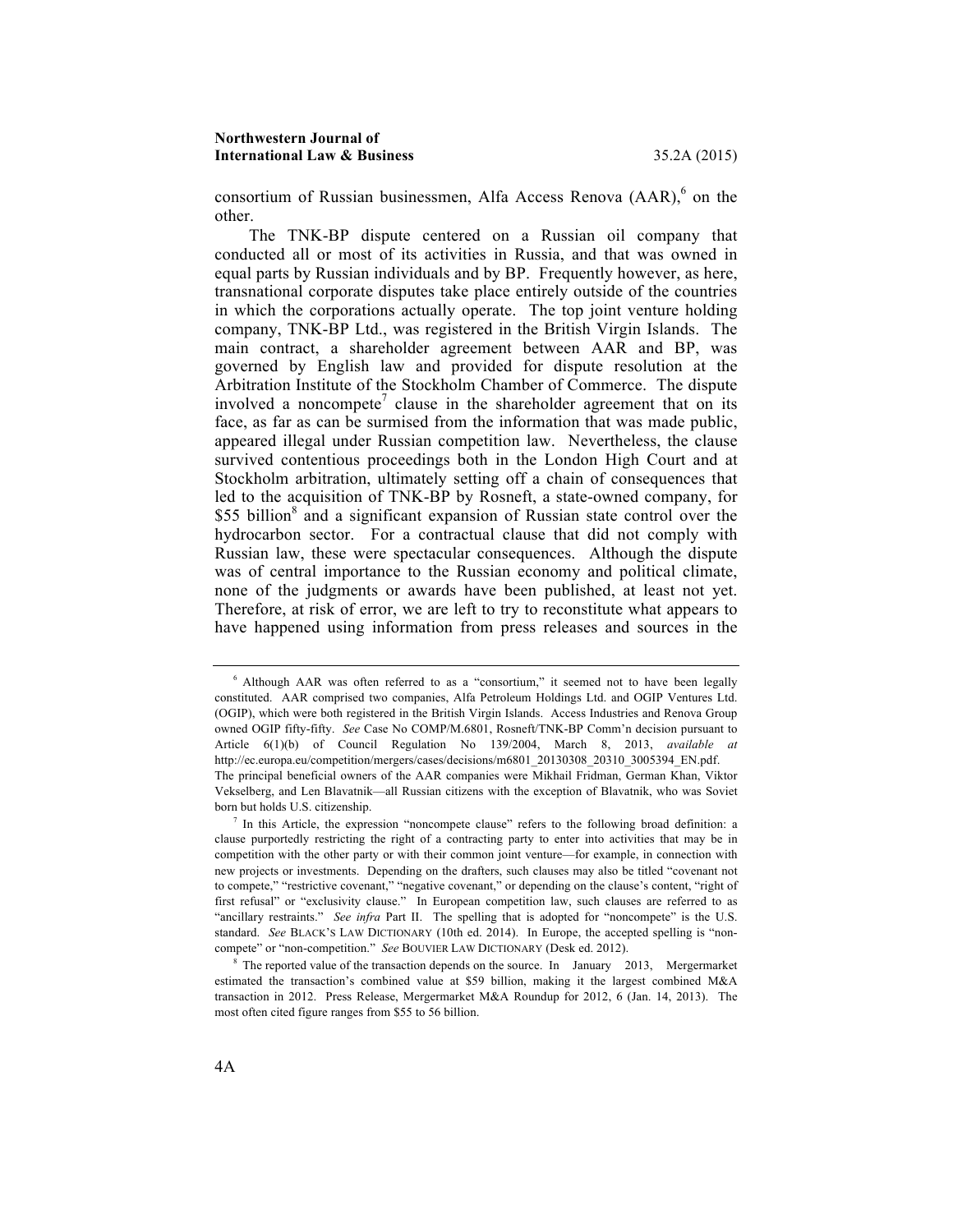professional and general press.

Part II of this Article provides a brief description of the debate on third-country mandatory rules in European private international law with a specific focus on competition law issues. Part III sets out the content and evolution of the third-country mandatory rules that were relevant in the example of TNK-BP, in the form of the Russian law prohibition of noncompete clauses. Using press releases and secondary sources, Part IV attempts an account of the fate of the TNK-BP noncompete clause and how it came to be upheld in contentious proceedings, ultimately leading to the final outcome. Part V discusses some of the wider lessons that can be drawn from this case and concludes.

# II. THIRD-COUNTRY MANDATORY RULES & COMPETITION LAW

In this Article, "mandatory rules" are understood to mean rules which cannot be derogated from by contract regardless of the law governing the contract.<sup>9</sup> The focus is on third-country mandatory rules—i.e., mandatory rules that are not those of the forum country nor those of the law governing the contract, but rather those of a third country. In the TNK-BP case the

<sup>9</sup> There is no universally accepted definition of "mandatory rules." However, the Rome Convention defines mandatory rules as rules of law—in this case, not the law chosen by the parties but the law with which all the other elements of the situation are connected—that "cannot be derogated from by contract." *See* Convention on the Law Applicable to Contractual Obligations (Rome Convention), art. 3(3), 1980 O.J. (L 266) 1, 2 (EC). Article 7 sets out the ability to give effect to such provisions. *Id.* art. 7. In contrast, this definition of mandatory rules no longer appears in the Rome I Regulation. Instead, the Regulation uses the narrower expression "overriding mandatory provisions," which is defined as "provisions the respect of which is regarded as crucial by a country for safeguarding its public interests, such as its political, social or economic organisation, to such extent that they are applicable to any situation falling within their scope, irrespective of the law otherwise applicable to the contract." *See*  Commission Regulation 593/2008, of the European Parliament and of the Council of June 17, 2008 on the Law Applicable to Contractual Obligations (Rome I), art. 9(1), 2008 O.J. (L 177) 6, 13 (EC). The French expression is "lois de police" pursuant to Article 3 of the Civil Code, or "lois d'application immédiate" (first coined by scholar Phocion Francescakis to reflect the notion that such rules are immune to conflicts and must be applied in all cases regardless of what conflicts rules might say). This is to be distinguished from "public policy" or "ordre public," which may evict foreign law when appropriate but does not exempt courts from observing the contents of that foreign law for the purpose of examining their compatibility with the governing law or forum law. English commentators point out that mandatory rules as a category were introduced by the Rome Convention and did not exist under the English common law, and that this fact has significantly complicated their interpretation and particularly the distinction with public policy. *See* Harris, *supra* note 1, at 297–298. Harris defines "overriding mandatory rules" simply as "rules which cannot be derogated from by agreement and which are designed to be applied irrespective of the law applicable to the contract." *Id.* n.3. Dicey, Morris, and Collins address the topic under the general heading of "Mandatory Provisions." *See* DICEY, MORRIS AND COLLINS, *supra* note 1, at 1827. Basedow refers to the "overarching concept" of "imperative norms," which includes "national public policy (or public order)" and "overriding mandatory provisions." *See* Basedow, *supra* note 1, ¶ 523.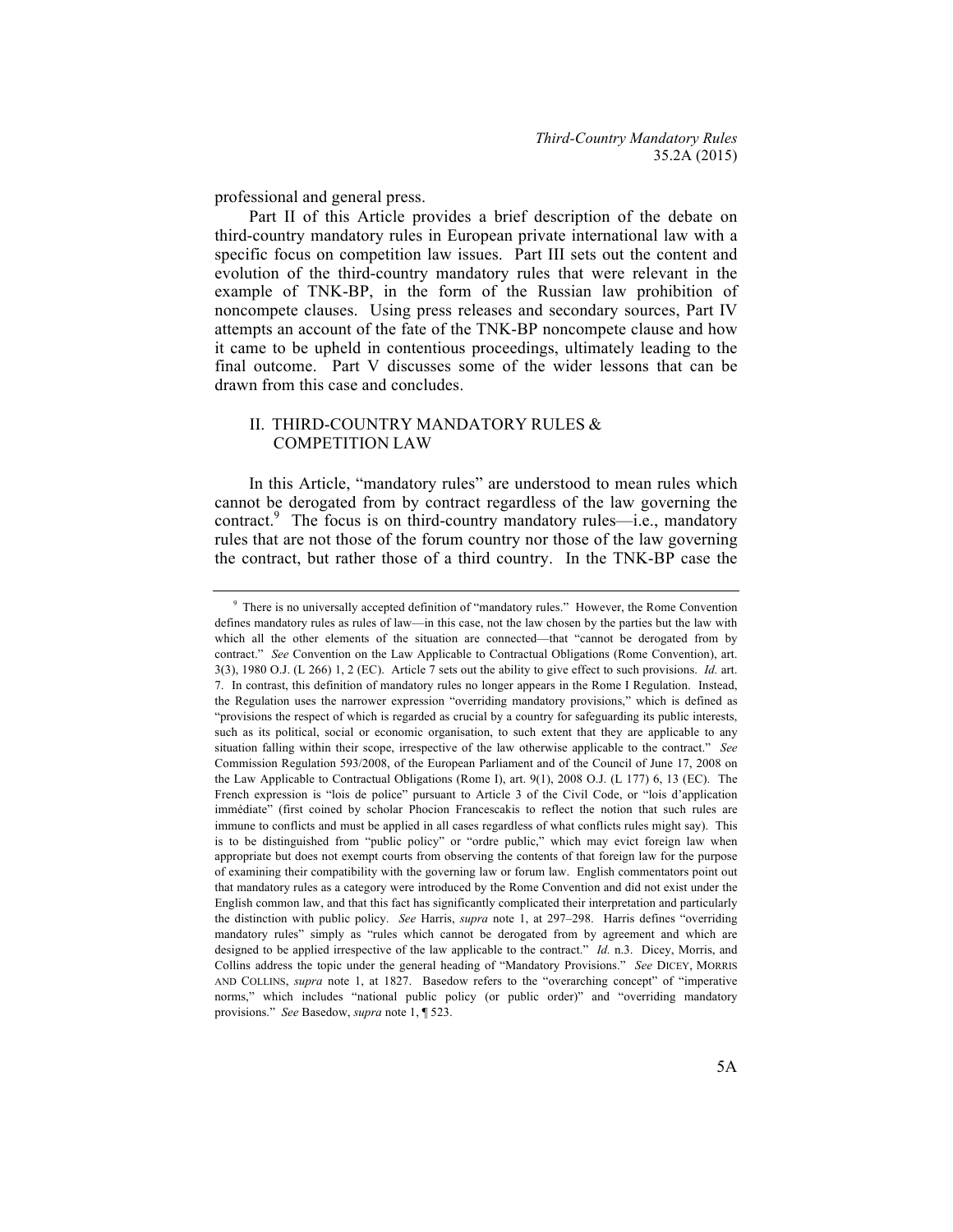third country was Russia, the country in which the performance of the noncompete clause was ultimately expected to operate. The law governing the contract was English law. As for the law of the forum, it is unclear from publicly available information if it was Swedish law or English law i.e., it is unclear whether the seat of the arbitration was in London or Stockholm. 10

#### A. The Rome Convention & Rome I Regulation

European private international law has had statutory provisions on mandatory rules for several decades. These provisions are contained in Article  $7(1)$  of the Rome Convention<sup>11</sup> and, for contracts signed after December 23, 2009, in Article 9(3) of the Rome I Regulation.<sup>12</sup> It may be helpful to briefly explain these clauses in their general context. The basic premise, set out in Article 3 of the Rome Convention and Rome I

2. Nothing in this Convention shall restrict the application of the rules of the law of the forum in a situation where they are mandatory irrespective of the law otherwise applicable to the contract.

Convention on the Law Applicable to Contractual Obligations (Rome Convention), art. 7, 1980 O.J. (L 266) 1, 3 (EC).

<sup>12</sup> Article 9 of the Rome I Regulation, entitled "Overriding Mandatory Provisions," states the following:

1. Overriding mandatory provisions are provisions the respect of which is regarded as crucial by a country for safeguarding its public interests, such as its political, social or economic organisation, to such extent that they are applicable to any situation falling within their scope, irrespective of the law otherwise applicable to the contract under this Regulation.

2. Nothing in this Regulation shall restrict the application of the overriding mandatory provisions of the law of the forum.

3. Effect shall be given to the overriding mandatory provisions of the law of the country where the obligations arising out of the contract have to be or have been performed, in so far as those overriding mandatory provisions render the performance of the contract unlawful. In considering whether to give effect to those provisions, regard shall be had to their nature and purpose and to the consequences of their application or non-application.

Commission Regulation 593/2008, of the European Parliament and of the Council of June 17, 2008 on the Law Applicable to Contractual Obligations (Rome I), art. 9, 2008 O.J. (L 177) 6, 13 (EC).

 $10$  The seat of the arbitration determines the law of the forum. In practice this is the law that governs the arbitration proceedings themselves, which gives jurisdiction to the national courts of the forum to review or annul the arbitral award. 11 Article 7 of the Rome Convention, entitled "Mandatory Rules," states the following:

<sup>1.</sup> When applying under this Convention the law of a country, effect may be given to the mandatory rules of the law of another country with which the situation has a close connection, if and so far as, under the law of the latter country, those rules must be applied whatever the law applicable to the contract. In considering whether to give effect to these mandatory rules, regard shall be had to their nature and purpose and to the consequences of their application or non-application.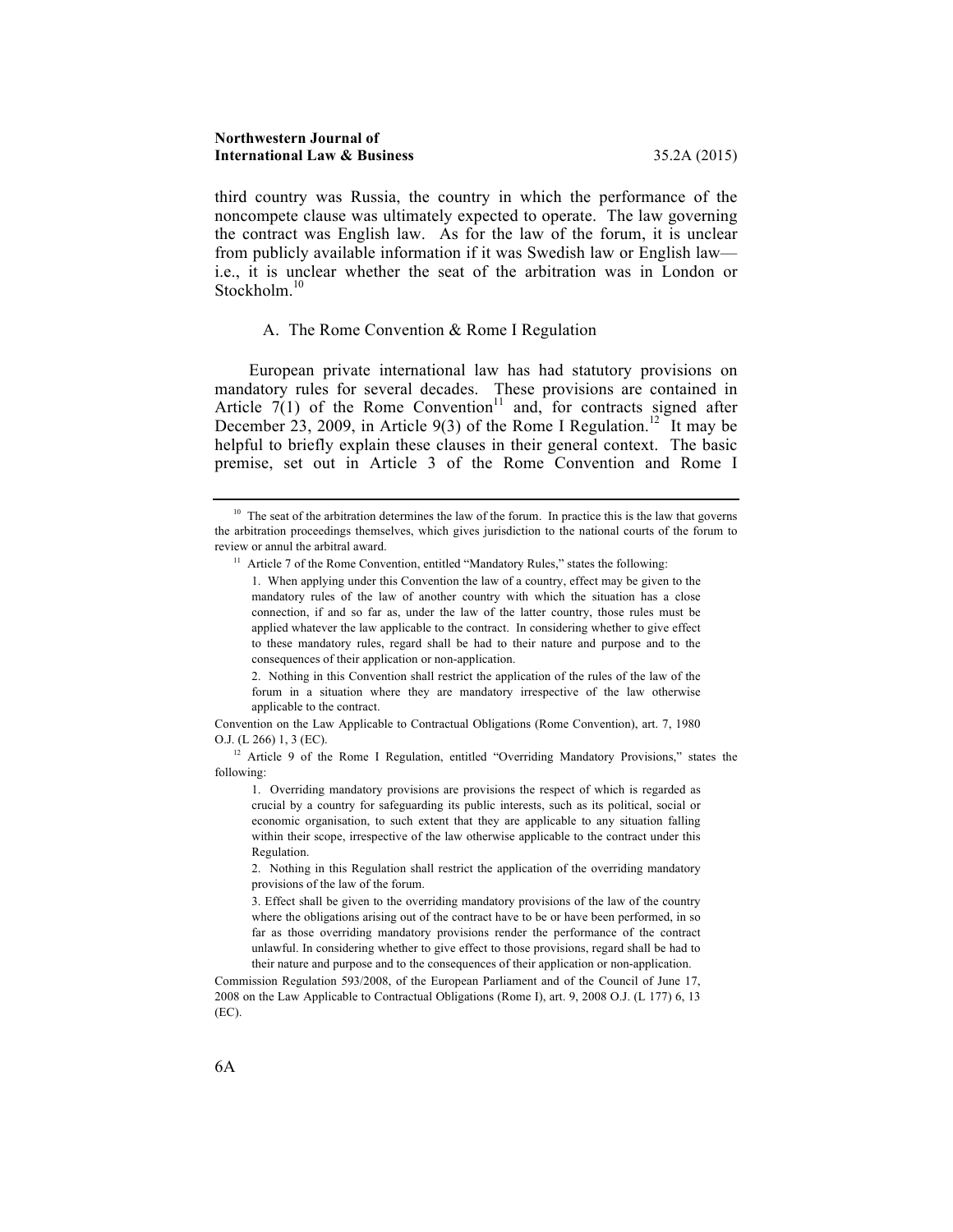Regulation, is that parties are free to select the law to govern their contract; the general principle therefore is "party autonomy." Party autonomy, however, is subject to several sets of limitations. First, limitations set forth in Article 3(3) were designed to prevent the selection of a foreign law that circumvents the mandatory rules of the "natural" choice of law when all of the elements of the contract—other than the choice of law—point to a single country.<sup>13</sup> Second, there are limitations connected to the public policy (*ordre public*) of the forum state; these are set out in Article 16 of the Rome Convention and in Article 21 of the Rome I Regulation. And third, there are limitations connected to the mandatory rules of third countries; these limitations are set out in Article 7(1) of the Rome Convention and Article  $9(3)$  of the Rome I Regulation, and are discussed in this Article<sup>14</sup>. Articles 7(1) and 9(3) indicate several things. First, third-country mandatory rules *can* be applied by national judges as an expression of their discretion, but this is not an obligation. Second, third-country mandatory rules are either those of the country with which the situation has a close connection—if those rules apply regardless of the law applicable to the contract (Article  $7(1)$ )—or those of the country in which the obligations must be performed—if those rules render the performance of the contract unlawful (Article 9(3)). Third, both Article 7(1) and Article 9(3) provide that in considering whether to apply the rules, judges will have regard "to their nature and purpose and to the consequences of their application or nonapplication." This last limb points to a government interests-type analysis involving the review of policy objectives that underpin the thirdcountry rules. Overall, Article 7(1) and Article 9(3) signal that thirdcountry mandatory rules can, and perhaps should, play a meaningful role in international litigation. Party autonomy provided by Article 3 is not absolute and can (or perhaps should) be displaced in certain circumstances to take into account negative effects created by the contract in third countries.

# B. International Litigation

The manner of implementation of third-country mandatory rules, however, is highly ambiguous. This is reflected in the plain language of the regulations by the use of the expression "effect may be given" in the

<sup>&</sup>lt;sup>13</sup> *Id.* art. 3(3). Article 3(3) addresses situations where all of the elements of the contract, other than the governing law that is selected, are connected to a single country. This situation is outside the scope of this Article; the TNK-BP case included connecting factors to numerous jurisdictions.

<sup>14</sup> *See* Convention on the Law Applicable to Contractual Obligations (Rome Convention), art. 7, 1980 O.J. (L 266) 1, 3 (EC); Commission Regulation 593/2008, of the European Parliament and of the Council of June 17, 2008 on the Law Applicable to Contractual Obligations (Rome I), art. 9, 2008 O.J. (L 177) 6, 13 (EC).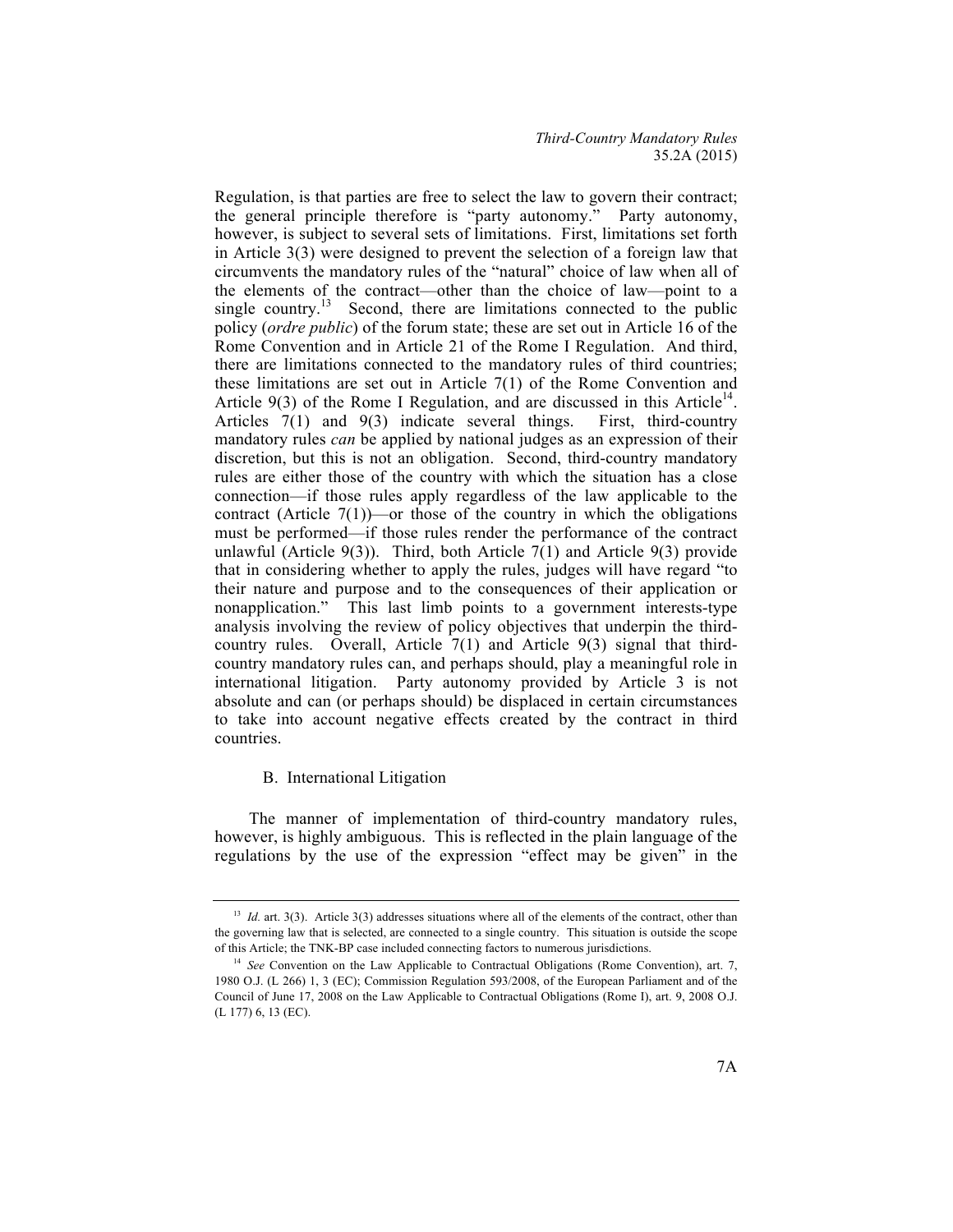#### **Northwestern Journal of International Law & Business** 35.2A (2015)

original Article 7(1) and now in Article 9(3). This ambiguity exists primarily because of the novelty of the provision when it was first adopted in 1980 and, importantly, the absence of consensus between the European contracting countries on the scope of the application of third-country mandatory rules. The official Giuliano-Lagarde Report commenting on the Rome Convention stated that "[t]he principle that national courts can give effect under certain conditions to mandatory provisions other than those applicable to the contract by virtue of the choice of the parties or by virtue of a subsidiary connecting factor, has been recognized for several years both in legal writings and in practice *in certain of our countries* and elsewhere  $\overline{[i.e.]}$  in some countries only, not in all].<sup>"15</sup> As sole supporting authority, the Giuliano-Lagarde Report cited<sup>16</sup> the 1966 Dutch *Alnati* decision,  $17$  which had stated the principle but also declined to apply it. The Giuliano-Lagarde Report recognized "frankly" that "no clear indication in favour of the principle in question" was discernible, inter alia, in English case-law.<sup>18</sup>

Twenty-four years later, national EU courts still largely ignore the principle.<sup>19</sup> One of the reasons for this lack of practical implementation, it is argued, is that a few countries that happen to play a central role in transnational contracts, either because of the strength of their foreign trade or because of the frequent use of their law, opted out of Article  $7(1)$  during adoption of the Rome Convention and never accepted the rule in the first place. This is the case of the United Kingdom and  $\overline{G}$  Cermany.<sup>20</sup> At the time, these countries argued that the rule was too uncertain and created

<sup>&</sup>lt;sup>15</sup> See Council (EC), Report on the Convention on the Law Applicable to Contractual Obligations, No. C 282 (Dec. 10, 1980) (Mario Giuliano & Paul Lagarde) [hereinafter Giuliano–Lagarde Report]. 16 The Supreme Court of the Netherlands held that "it may be that, for a foreign State, the

observance of certain of its rules, even outside its own territory, is of such importance that the courts must take account of them, and hence apply them in preference to the law of another State which may have been chosen by the parties to govern their contract." *See id.* art. 7, ¶ 1.

<sup>&</sup>lt;sup>17</sup> HR 13 Mei 1966, NJ 1967, 3 m.nt. HB (Alnati) (Neth.). For the French translation, see 56 REVUE CRITIQUE DE DROIT INT'L PRIVÉ 522 (1967) (with comment by T. Struycken).

<sup>18</sup> Giuliano–Lagarde Report, *supra* note 15, art. 7, ¶ 1.

<sup>19</sup> *See* Bernard Audit, *How Do Mandatory Rules of Law Function in International Civil Litigation*, 18 AM. REV. INT'L ARB. 37, 45–47 (2007) ("A more tolerant attitude [vis-à-vis third-country mandatory rules] has emerged in the last decades, although it is found more in legislative pronouncements than in clear-cut court decisions" and later, "all this has remained somewhat platonic"); Dominique Bureau & Horatia Muir Watt, *L'impérativité Désactivée? A Propos de Cass. Civ. Lère, 22 Octobre 2008*, 98 REVUE CRITIQUE DE DROIT INT'L PRIVE 1, 17 (2009) ("L'examen de la jurisprudence [conduit] à douter de la réalité pratique de l'application des lois de police étrangères." [The examination of case law leads to doubts as to the practical reality of implementation of third-country mandatory rules.]); Harris, *supra*  note 1, at 281–82 ("Article 7.1 . . . does not appear to have wreaked havoc in Contracting States . . . . In fact, evidence as to the impact of this provision is notably lacking.").

<sup>20</sup> Luxembourg, Latvia, Portugal, and Slovenia also opted out. DICEY, MORRIS AND COLLINS, *supra* note 1, at 1831 n.336.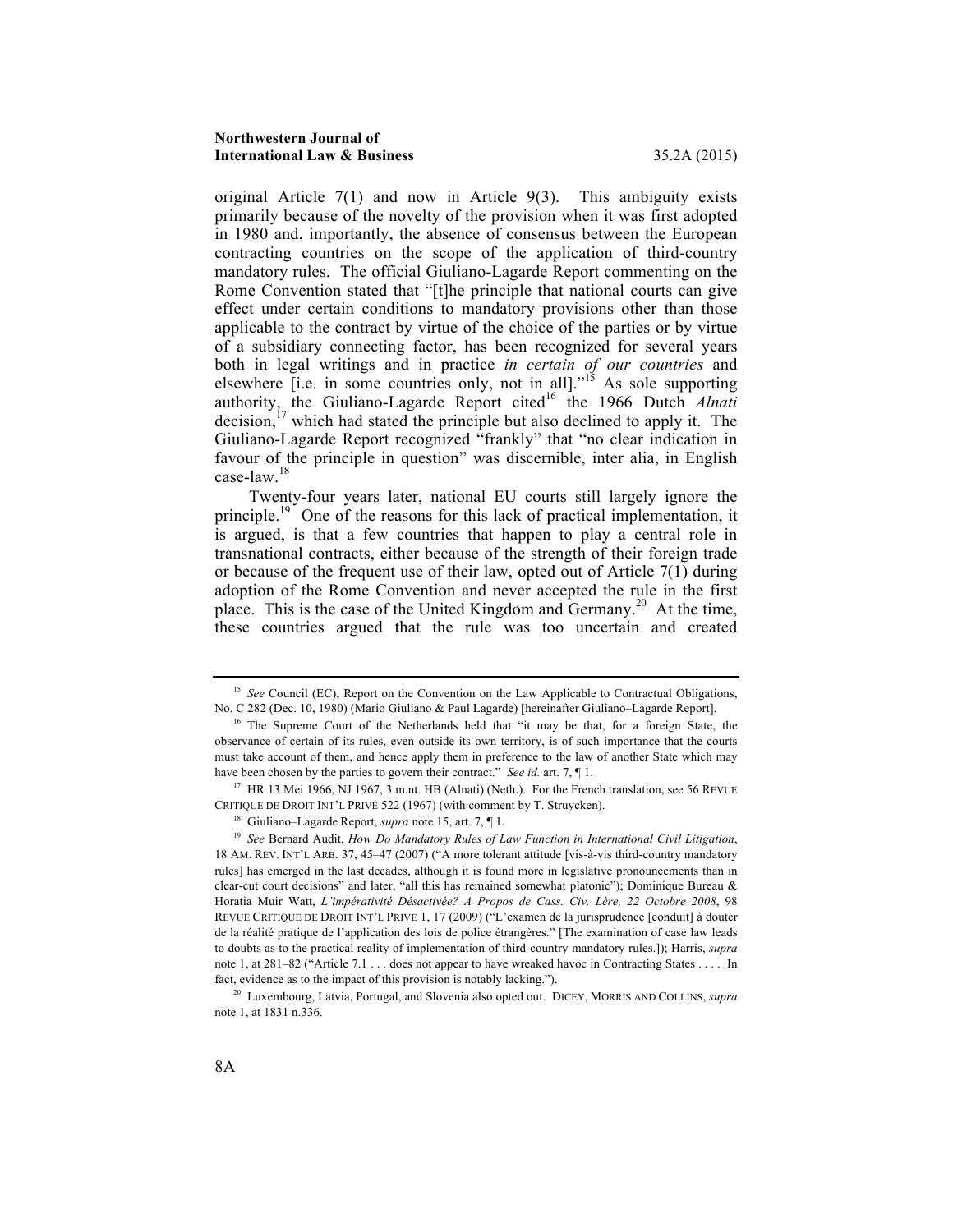unpredictability that could be damaging to international trade.<sup>21</sup> They also argued that the same result could be achieved by application of plain domestic contract law without referring to any third-country mandatory rules, or indeed any conflicts of law machinery.<sup>22</sup> In England, a number of common law judgments had taken into account third-country laws and refused to uphold obligations requiring performance in a jurisdiction where such performance had become impossible or unlawful.<sup>23</sup> This case law, however, was viewed as forming part of the English domestic law regarding supervening illegality, comity, or public policy, rather than an application of foreign laws as a result of the conflicts of laws. <sup>24</sup> A similar outcome could also apparently be reached under German law by operation of force majeure or other domestic contractual defenses.<sup>25</sup> Even France, possibly the country where commentators most favored Article 7(1), had to wait until 2010 to see the first reference to Article 7(1) made by its highest court. Even there, though, the court's decision was to send the case back to the

<sup>23</sup> *See* Foster v. Driscoll, [1929] 1 K.B. 470 (Eng.) (Contract governed by English law for the supply of whisky to the United States at the time of Prohibition. The contract did not require delivery into the United States; however, the parties intended to smuggle the goods into the United States. The English court held that the contract should not be enforced.); Regazzoni v. K.C. Sethia (1944) Ltd. [1958] A.C. 301 (Eng.) (Contract governed by English law for the sale of jute by Indian sellers to Swiss buyers. The contract did not provide for delivery to South Africa, but the intention of the Swiss buyers was to ship the goods there. At the time sales of jute to South Africa was prohibited by Indian law. As in *Foster v. Discoll*, the English courts refused to uphold the contract.). *See also* Ralli Bros. v. Compania Naviera Sota y Aznar, [1920] 2 K.B. 287 (Eng.) (Contract between Spanish shippers and an English charterer, governed by English law, for the carriage of goods to Spain. After the conclusion of the contract, Spanish law was changed in a way that limited the total price of the freight. The English charterers tried to recuperate the full contractual price but failed in the English courts, which upheld the Spanish rule.). For a review of recent cases, see Gregory Mitchell QC & Christopher Bond, *The Effect of Foreign Illegality on English Law Contracts*, BUTTERWORTHS J. INT'L BANKING & FIN. L. 531 (2010).

<sup>&</sup>lt;sup>21</sup> Giuliano–Lagarde Report, *supra* note 15, art. 7, ¶ 3 ("novelty of this provision, and the fear of the uncertainty to which it could give rise"); Harris, *supra* note 1, at 282 ("there was undoubtedly a strong perception in the UK that financial markets and business confidence would have been adversely affected even by the possibility of the courts of the forum invoking a discretion to apply the mandatory rules of any state of close connection.").

 $22$  There is an ongoing debate in European private international law regarding the two different methods that "give effect" to the mandatory rules of third countries. The first method involves the forum court directly applying the mandatory rules of third countries, in which case the foreign law becomes applicable as the result of the forum's rules on conflicts of law. The second method is for the forum court to take account of the foreign law, but as *datum* rather than applicable law, in which case the relevant branch of law is the forum's domestic contract law and not its conflicts of laws. For litigants, the practical difference between these two methods pertains to the consequences of the breach of the foreign law: under the first method sanctions and remedies are determined under the foreign law; under the second method sanctions and remedies remain determined by the law of the contract (i.e., often nullity). Importantly, both methods are considered compatible with Article 7(1) and Article 9(3).

<sup>&</sup>lt;sup>24</sup> There is debate amongst English commentators regarding the proper classification of these cases, which all predate the Rome Convention. For a thorough analysis of these debates, see Harris, *supra* note 1, at 297–304.

<sup>&</sup>lt;sup>25</sup> DOMINIQUE BUREAU & HORATIA MUIR WATT, 1 DROIT INT'L PRIVE  $\P$  915 (2010).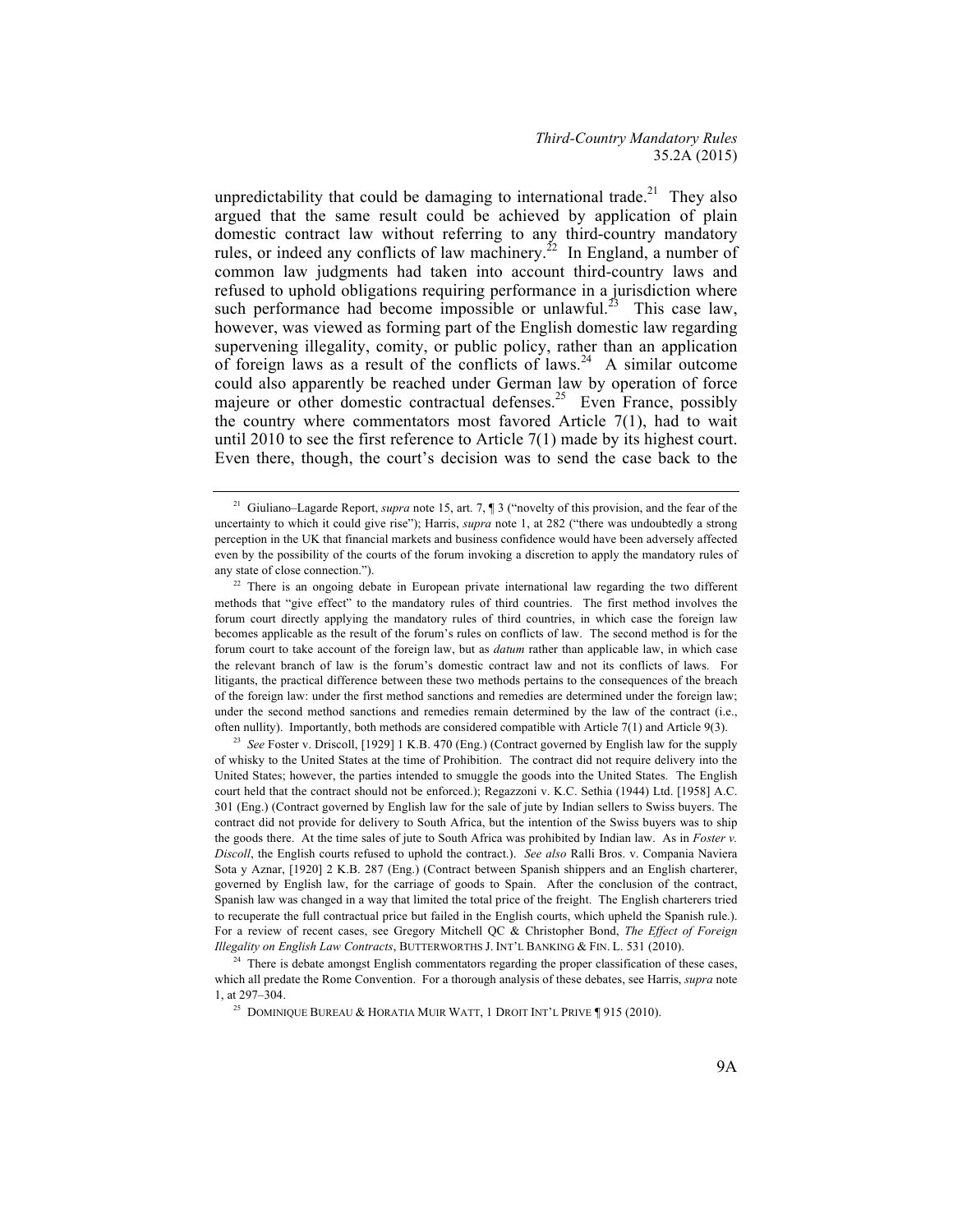lower courts for determination of the possible "effect" that could be given to a third-country mandatory rule—in this case, a Ghanaian food embargo—so the decision was ultimately inconclusive on the possible nature of such effect.<sup>26</sup>

In contrast to the Rome Convention, the Rome I Regulation leveled the playing field. There is no more opt-out available, and all signatories had to ratify Article 9(3). Unsurprisingly, this also explains why Article 9(3)'s scope was narrowed compared to Article 7(1). The third-country provisions that can now be given effect to are only "overriding mandatory provisions" that render the performance of contractual obligations unlawful in that country. Amongst other things, Article 9(3)'s narrower language was seen to be more compatible with the English and German traditions.<sup>27</sup>

One of the main difficulties with third-country mandatory rules is that they are difficult to identify.<sup>28</sup> It is possible, however, to point to a few areas of law where countries are likely to adopt rules that might qualify as mandatory—for example, consumer laws aiming to protect consumers as presumed "weaker parties";<sup>29</sup> currency control laws;<sup>30</sup> laws for the

<sup>&</sup>lt;sup>26</sup> Cour de cassation [Cass.] [supreme court for judicial matters] com., Mar. 16, 2010, JCP 2010 530 (Fr.). The case involved a transportation contract under French law for the transportation of meat from France to Ghana. Ghana decreed an embargo on French meat on sanitary grounds, which resulted in the meat being returned to France and sold at a loss. The French shipper sued the carrier for the loss, arguing that the Ghanaian embargo did not qualify as supervening illegality under French law—more precisely, under Article 1133 of the Civil Code. Ultimately, the Cour de Cassation held that in such a case, pursuant to Article 7(1) of the Rome Convention, the French courts were obligated to determine which effect should be given to the Ghanaian embargo.

 $27$  For a review of the legislative history of Article 9(3) and the successive versions of what was originally Article 8 in the earlier drafts of the Rome I Regulation, see Harris, *supra* note 1, 271–91. French commentators point to Article 9(3) as a gesture made towards the English and German positions. *See* Louis d'Avout, *Le Sort des Règles Impératives Dans le Règlement Rome I*, RECUEIL DALLOZ, Sept. 11, 2008, at 2167 n.31, ¶12. In England, "[t]he United Kingdom Government took the view that Art. 9(3) represented a satisfactory outcome to the negotiations on this provision. It considered that the draft reflected the English law position in the light of *Ralli Bros v Compania Naviera Sota y Aznar,* and to that extent would not introduce any significant additional uncertainty into the law, and also constituted an improvement in terms of legal certainty over the existing law." DICEY, MORRIS AND COLLINS, *supra*  note 1, ¶32-096. 28 *See* George A. Bermann, *The Origin and Operation of Mandatory Rules*, *in* MANDATORY RULES

IN INTERNATIONAL ARBITRATION 1, 6–7 (George A. Bermann & Loukas Mistelis eds., 2011) ("The reality is that only some statutes unambiguously announce their mandatory character, and some rules are undoubtedly mandatory without taking written form at all. When a court or tribunal seeks to characterize a rule of law as mandatory (or not), it has little choice but to try to gauge the strength and depth of the attachment of the legal system in question to the values that the rule of law is thought to embody. The difficulty entailed in making this determination should not be underestimated."); Hannah Buxbaum, *Mandatory Rules in Civil Litigation: Status of the Doctrine Post-Globalization*, *in* MANDATORY RULES IN INTERNATIONAL ARBITRATION, 21, 38 (George A. Bermann & Loukas Mistelis eds., 2011) ("As many commentators have suggested, the difficulty of this task goes a long way toward explaining the reluctance of courts to apply foreign mandatory rules"). 29 BUREAU & WATT, *supra* note 25, ¶911; Buxbaum, *supra* note 28, at 35 (and accompanying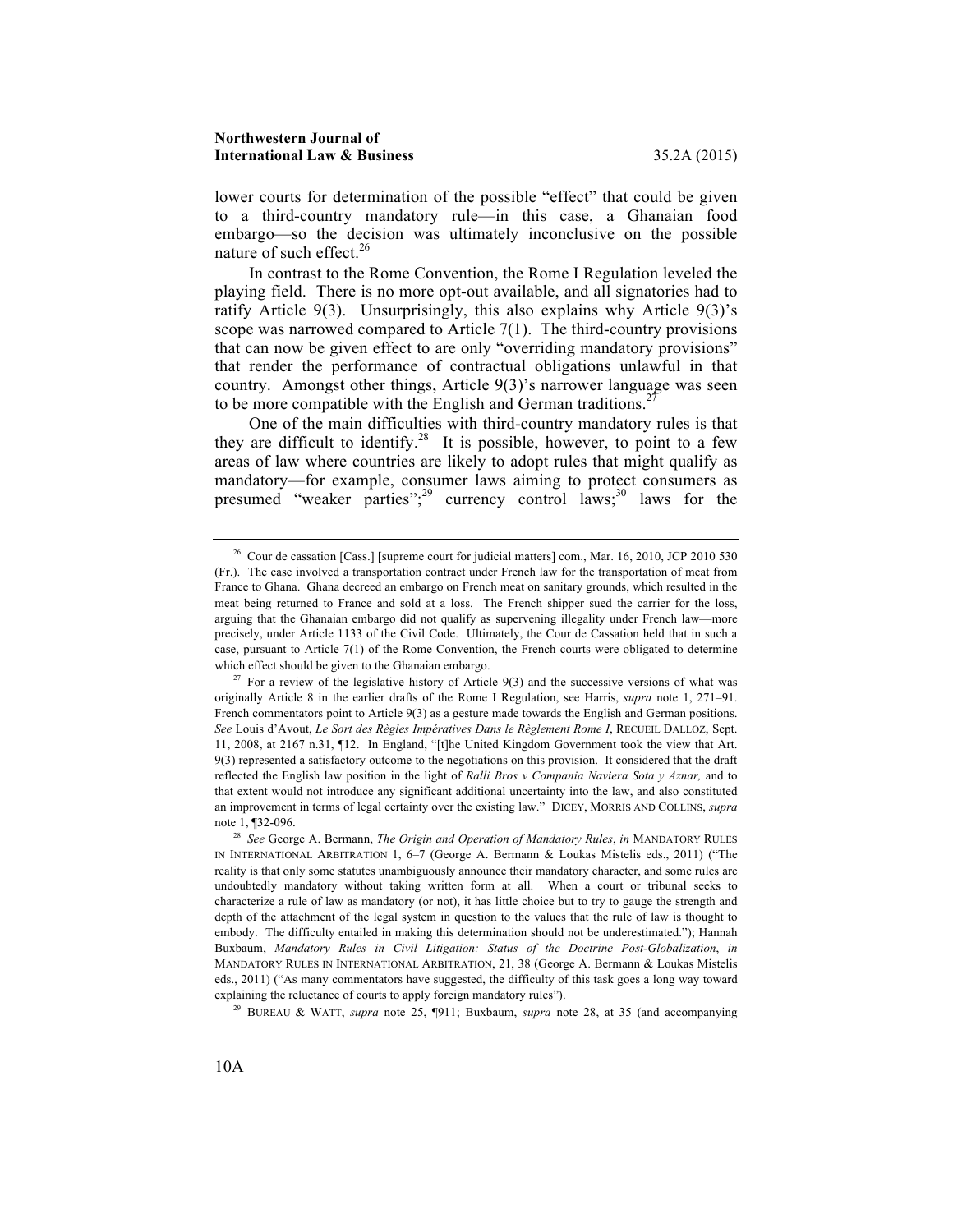protection of cultural objects;<sup>31</sup> or more topically for this Article, laws on the protection of competition.<sup>32</sup> Jürgen Basedow writes that in principle, as a result of international acceptance of the "effects doctrine" in competition law,<sup>33</sup> "European courts now seem fundamentally prepared to respect foreign competition law as a contractual defense in contractual disputes."<sup>34</sup> In practice, however, there are few illustrations that this is indeed the case (which Basedow does not seem to deny). Reported precedents tend to show that before deciding whether to give effect to mandatory rules of a foreign competition law, courts first review the content of those rules on substance, implicitly to determine whether or not they are worthy of application. In 2000, a Belgian tribunal considered whether to give effect to a Tunisian law prohibiting exclusivity clauses in distribution agreements.<sup>35</sup> The case involved a contract for the distribution of equipment in Tunisia between two (apparently) Belgian companies (one was an affiliate of Daewoo), which was governed by Belgian law and included an exclusivity clause. One of the two companies claimed that the clause was invalid because it breached the Tunisian law prohibition of exclusivity. First, the court held that Article 7 of the Rome Convention did not *require* it to apply third-state mandatory rules, but only gave it discretion to do so. The court then found that "the absolute prohibition of exclusive concession [distribution] agreements does not belong to international public policy and is unknown in European countries" and that "Tunisian law was isolated in this regard,"<sup>36</sup> and therefore, the rule should not be applied in the case at hand.

- <sup>30</sup> Basedow, *supra* note 1, at 450–54.
- <sup>31</sup> *Id.* at 454–60.
- <sup>32</sup> *Id.* at 460–68.
- <sup>33</sup> Basedow summarizes the effects doctrine as follows:

Competition authorities, first in the United States and later in Europe, claimed the right to enforce their respective competition laws in respect of conduct engaged in by foreigners abroad, provided that some — directly foreseeable and substantial — detrimental effect on competition could be ascertained. This claim, encapsulated in the so-called effects doctrine, was upheld first in the United States, in the *Alcoa* case of 1945; some years later in the explicit statutory scope of the German Act against Restrictions of Competition; thereafter also in numerous national competition laws of other countries; and — in the guise of the implementation doctrine — also by the European Court of Justice.

Basedow, *supra* note 1, at 462–63. The effects doctrine is visible in Article 6(3)(a) of the Rome II Regulation on the Law Applicable to Non-Contractual Obligations: "the law applicable to a noncontractual obligation arising out of a restriction of competition shall be the law of the country where the market is, or is likely to be, affected." Commission Regulation 864/2007, On the Law Applicable to Non-Contractual Obligations (Rome II), art. 6(3)(a), 2007 O.J. (L 199) (EC).

<sup>34</sup> Basedow, *supra* note 1, at 464.

<sup>35</sup> Tribunal de Commerce [Comm.] [Commerce Tribunal] Mons, Nov. 2, 2000, REVUE DE DROIT COMMERCIAL BELGE [RDC] 2001, 617–21 (Belg.).

<sup>36</sup> *Id.* at 620.

footnotes, which include sources that challenge whether rules protecting the weaker party should be considered mandatory at all).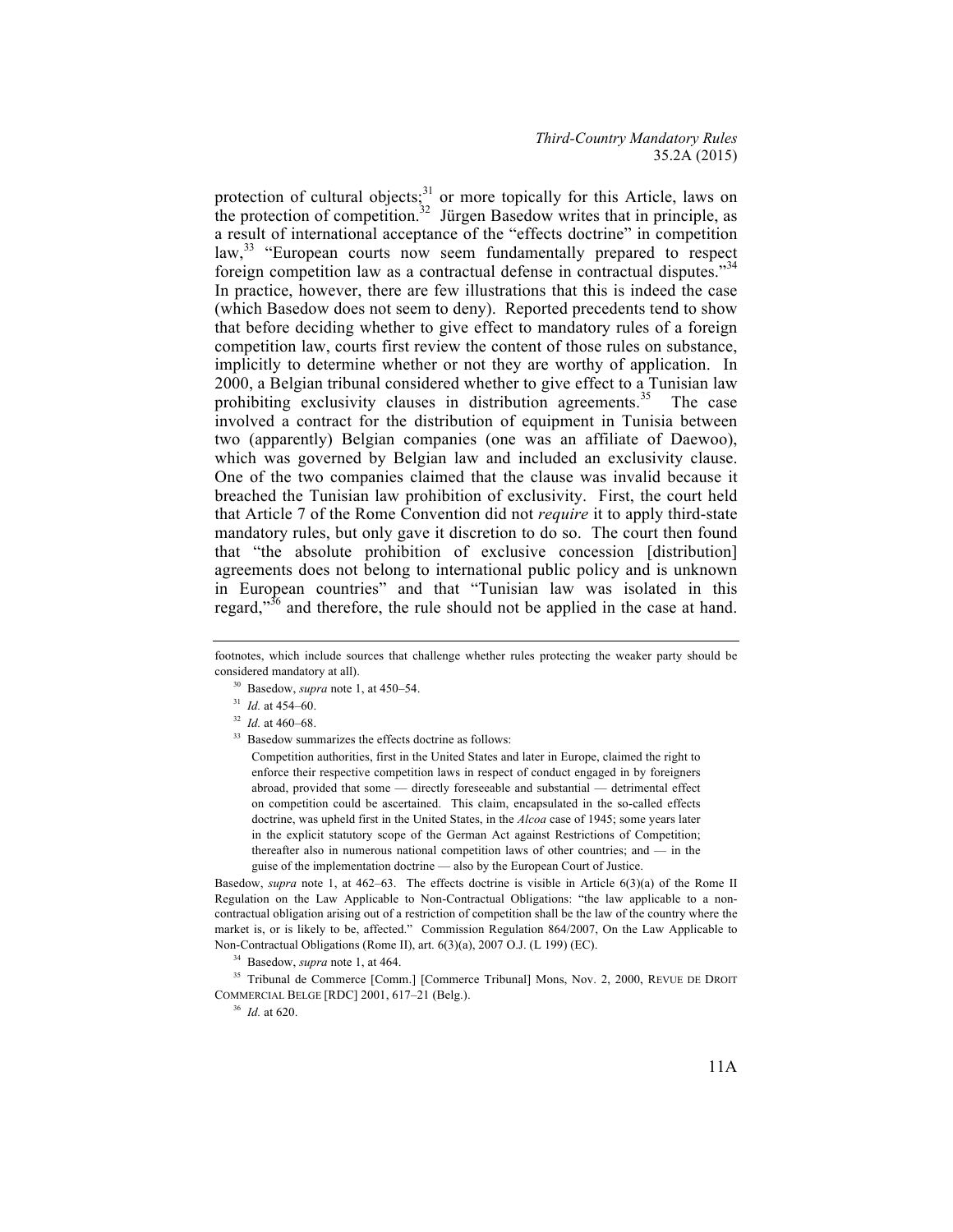The court did not elaborate on how it identified "international public policy" in competition law matters, although that concept was central to the  $\frac{1}{2}$ outcome.<sup>37</sup>

C. International Arbitration

The question of whether arbitrators have the duty, or the right, to raise or to handle arguments based on third-country mandatory rules beyond the law of the contract or law of the forum has given rise to equally voluminous literature. To risk a short summary, the position of third-country mandatory rules may be comparatively stronger (or less weak) in international arbitration than it is in international litigation. This result can be explained by several factors. For example, arbitrators are not judges in national courts and may not be bound by the same duties toward their forum's law.<sup>38</sup> Also, the jurisdiction of arbitrators is based on a contractual arbitration agreement, so widely drafted arbitration agreements may expand arbitrators' jurisdiction as compared to that of national courts.<sup>39</sup> Finally, arbitrators have a duty to take into account the subsequent enforceability of awards by national courts; this too may act as an incentive to ensure that awards are consistent with the competition laws of the countries in which enforcement may be sought.<sup>40</sup>

<sup>&</sup>lt;sup>37</sup> Public policy is referred to in Article 16 of the Rome Convention and in Article 21 of the Rome I Regulation, which state the following: "the application of a provision of the law of any country specified by this Convention/Regulation may be refused only if such application is manifestly incompatible with the public policy ('ordre public') of the forum." Convention on the Law Applicable to Contractual Obligations (Rome Convention), art. 16, 1980 O.J. (L 266) (EC); Commission Regulation 593/2008, of the European Parliament and of the Council of June 17, 2008 on the Law Applicable to Contractual Obligations (Rome I), art. 21, 2008 O.J. (L 177) (EC). This is usually considered to refer to domestic public policies only insofar as they conform to international public policy. Article 16 "addresses what is often referred to as 'transnational public policy' or 'truly international public policy,' . . . . The concept of transnational public policy is said to encompass those principles that represent an international consensus as to universal norms that always apply, regardless of jurisdiction. Examples of transnational public policy include: prohibitions against bribery; money laundering; drug trafficking; terrorism; trade in stolen art objects; human trafficking; and traffic in human organs." Audley Sheppard, *Mandatory Rules in International Commercial Arbitration An English Law Perspective*, 18 AM. REV. INT'L ARB. 121, 129 (2007). 38 Bermann, *supra* note 28, at 16; Audit, *supra* note 19, at 37 (pointing out that as opposed to

international arbitration, "the forum [court] is not neutral regarding the mandatory rule(s) involved.").

<sup>39</sup> Bermann, *supra* note 28, at 16; Alexander K.A. Greenawalt, *Does International Arbitration Need a Mandatory Rules Method?*, *in* MANDATORY RULES IN INTERNATIONAL ARBITRATION 103 (George A. Bermann & Loukas Mistelis eds., 2011).

<sup>40</sup> Bermann, *supra* note 28, at 16; Alan Scott Rau, *The Arbitrator and "Mandatory Rules of Law*,*" in* MANDATORY RULES IN INTERNATIONAL ARBITRATION 51, 77 (George A. Bermann & Loukas Mistelis eds., 2011) (pointing out the great difficulty however in determining where exactly parties may seek to enforce awards).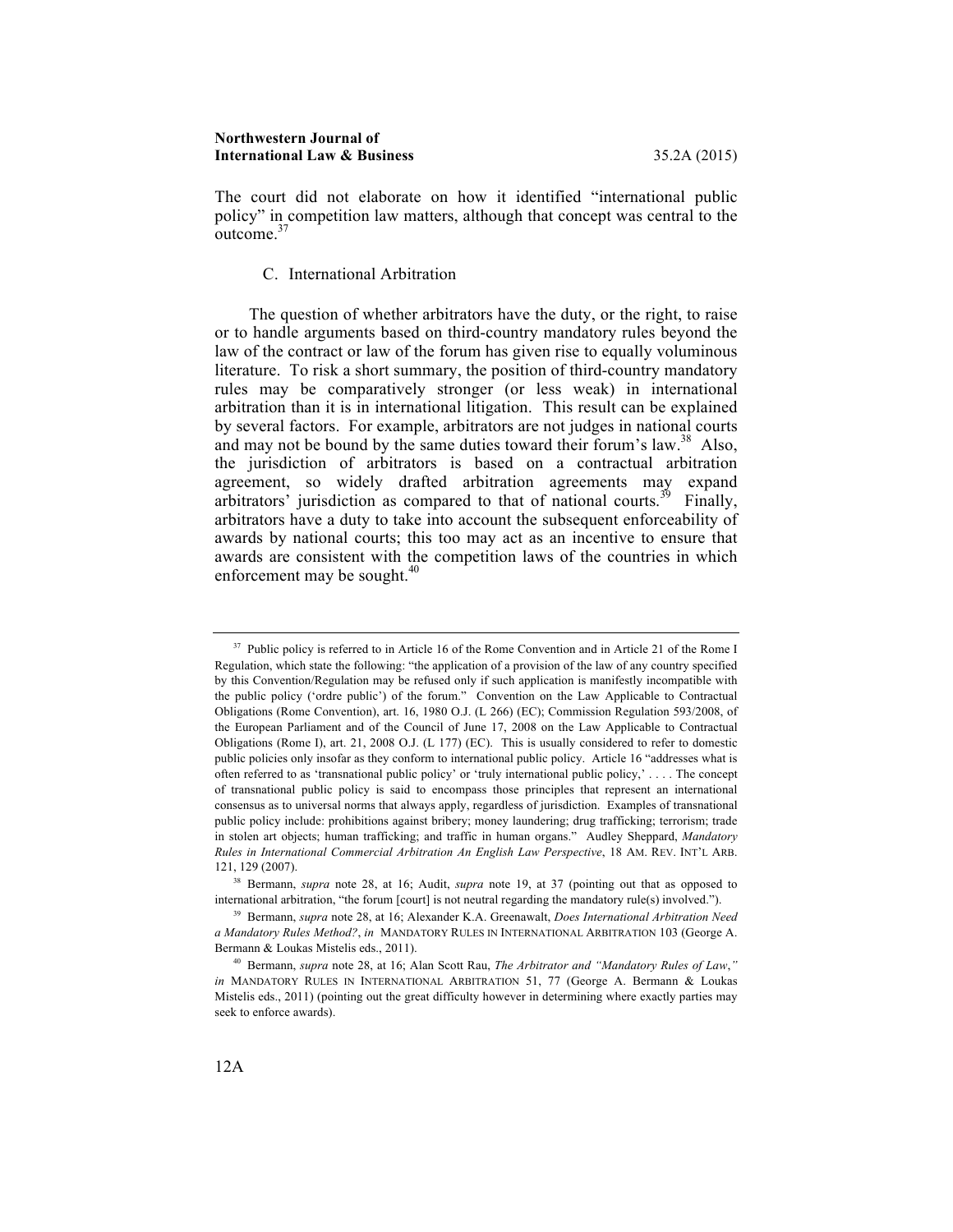The 1985 U.S. Supreme Court ruling in *Mitsubishi Motors Corp. v. Soler Chrysler-Plymouth, Inc.* <sup>41</sup> is a logical starting point for the consideration of foreign competition laws by arbitral tribunals. In *Mitsubishi Motors Corp*., the Court held, after reviewing a contract dispute under Swiss law between an American company and a Japanese company, that an arbitration tribunal in Japan must apply the U.S. Sherman Act as part of its substantive determination of the case. Fourteen years later, the European Court of Justice (ECJ) held that EU national courts must annul arbitration awards if they are considered contrary to (then) Article 85 of the EC Treaty<sup>42</sup> by application of domestic rules on public policy.<sup>43</sup> Swiss arbitration commentators have pointed to the systematic consideration of foreign competition laws, including EU and U.S. laws, in the determination of cases arbitrated in Switzerland or under Swiss law.<sup>44</sup> In 2009, German scholars, having conducted an empirical study of ICC arbitral awards over a period of fifteen years, confirmed that there were numerous cases dealing with matters of foreign competition law.<sup>45</sup> For these commentators, there are strong arguments in favor of the consideration of foreign competition laws in international arbitration.<sup>46</sup> They acknowledge, however, that there

<sup>41</sup> Mitsubishi Motors Corp. v. Soler Chrysler-Plymouth, Inc., 473 U.S. 614 (1985). 42 *See* Treaty Establishing the European Community art. 81(1), Nov. 10, 1997, 1997 O.J. (C340) 173, 208 [hereinafter EC Treaty]. Article 81 (ex-85) provided the following:

<sup>1.</sup> The following shall be prohibited as incompatible with the common market: all agreements between undertakings, decisions by associations of undertakings and concerted practices which may affect trade between Member States and which have as their object or effect the prevention, restriction or distortion of competition within the common market, and in particular those which: (a) directly or indirectly fix purchase or selling prices or any other trading conditions; (b) limit or control production, markets, technical development, or investment; (c) share markets or sources of supply; (d) apply dissimilar conditions to equivalent transactions with other trading parties, thereby placing them at a competitive disadvantage; (e) make the conclusion of contracts subject to acceptance by the other parties of supplementary obligations which, by their nature or according to commercial usage, have no connection with the subject of such contracts.

<sup>2.</sup> Any agreements or decisions prohibited pursuant to this Article shall be automatically void.

*Id.* These provisions are now in Article 101 of the Treaty on the Functioning of the European Union. *See* Consolidated Version of the Treaty on the Functioning of the European Union art. 101, 2012 O.J. (C 326) 47, 88.

<sup>43</sup> Case C-126/97, Eco Swiss China Time Ltd. v Benetton Int'l NV, 1999 E.C.R. I-03055, *reprinted in* 14(b) INT'L ARB. REP., B-1 (June 1999), 1999 REV. ART. 631.

<sup>44</sup> Marc Blessing, *Mandatory Rules of Law versus Party Autonomy in International Arbitration*, 14 J. INT'L ARB. 23, 28–33 (1997).

<sup>45</sup> Gralf-Peter Calliess & Moritz Renner, *Transnationalizing Private Law - the Public and the Private Dimensions of Transnational Commercial Law*, 10 GER. L.J. 1341, 1348 (2009).

<sup>46</sup> *See* Blessing, *supra* note 44, at 35 ("Can competition laws be avoided by resorting to arbitration? [. . .]. The short answer is: NO!"); *see also* Blessing, *supra* note 44, at 36–37 ("the prevailing view today in Switzerland is that an arbitral tribunal in Switzerland has to have regard to and, moreover,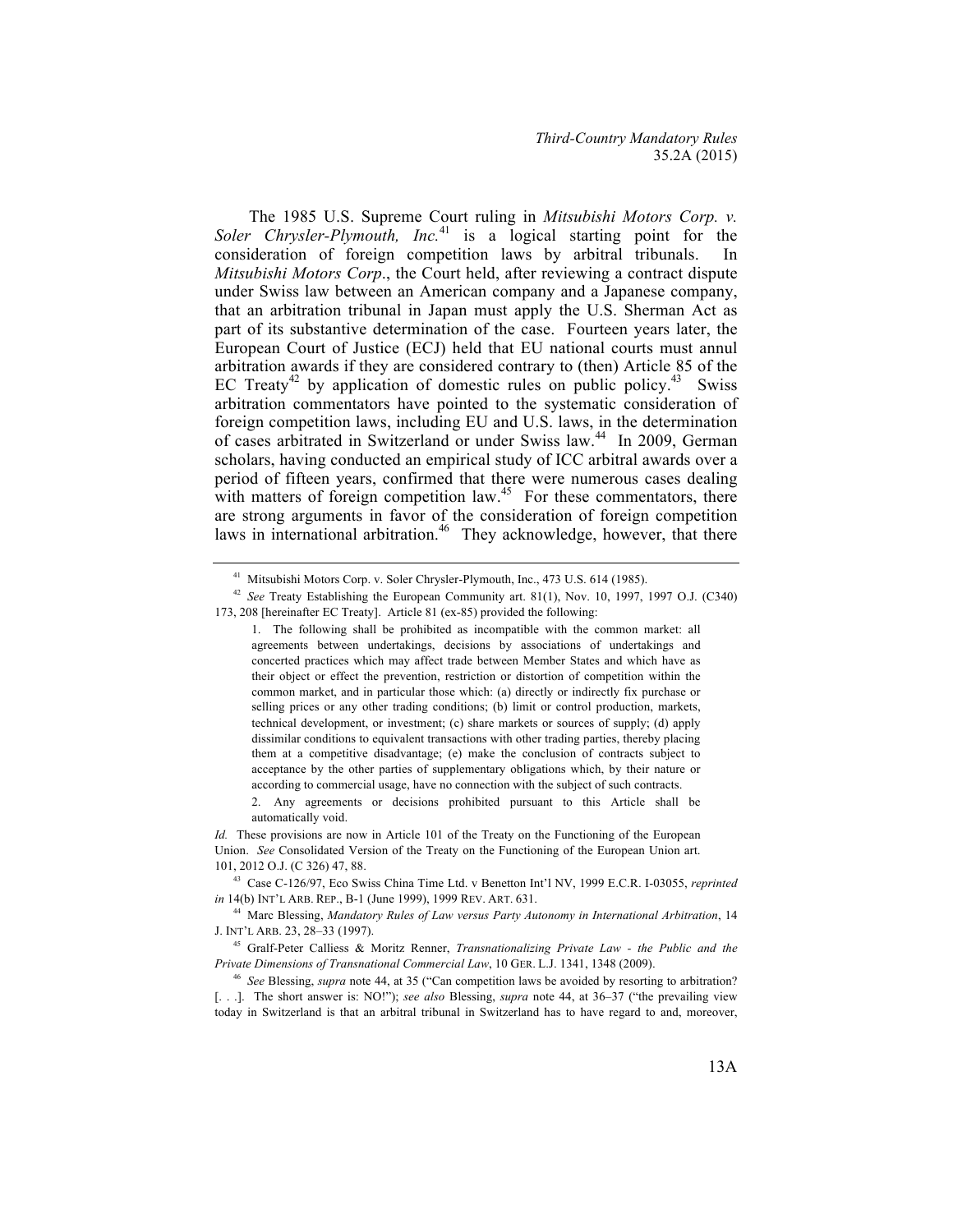#### **Northwestern Journal of International Law & Business** 35.2A (2015)

is no accepted consensus and that the case law is inconsistent.<sup>47</sup>

At least one arbitration decision exists that strikes down contractual clauses as incompatible with third-country mandatory rules:<sup>48</sup> ICC Case No. 8626 (1996).<sup>49</sup> The case involved a license agreement between an American licensor and a German licensee. The contract was governed by New York law; dispute resolution was under ICC arbitration rules, and the seat of the tribunal was in Geneva. The agreement included a noncompete clause prohibiting the German licensee from selling competing products for a period of five years following termination. In its award, the tribunal referred to its obligation, post *Mitsubishi*, <sup>50</sup> to review the compatibility of the clause with Article 85 of the EC Treaty. The tribunal also wanted to deliver an award that would be enforceable, particularly in Germany, where it surmised that the courts would refuse enforcement if the award gave effect to a contract that was in breach of Article  $85$ <sup>51</sup> The tribunal reviewed the clause under the EC Treaty and held that the clause breached Article  $85(1)^{52}$  as an unauthorized restraint on trade that had a direct effect on the EU markets.<sup>53</sup>

This award is a clear precedent of a contractual clause being annulled by a tribunal for breach of a mandatory competition rule of a jurisdiction that was neither the law of the contract (New York law) nor the law of the forum (Swiss law). It confirms the intuition that it may be less difficult for tribunals to apply third-country mandatory rules than for national courts. But it may also be relevant that the mandatory rules in question were those

should directly apply the relevant competition laws even if they pertain to a foreign legal order (i.e., to an order which is outside the law governing the contractual relationship)"). According to Calliess and Renner, "empirical evidence demonstrates that international arbitral tribunals are willing and able to apply antitrust provisions in commercial disputes." *See* Calliess & Renner, *supra* note 45, at 1348. 47 *See* Calliess & Renner, *supra* note 45, at 1349 ("Many arbitral awards concerning matters of

antitrust law . . . lack a thorough reasoning on the applicability of mandatory norms, which leads to troubling inconsistencies of the case-law.").

<sup>&</sup>lt;sup>48</sup> This case is cited by Calliess and Renner, and by Blessing. Additional precedent may exist, although I do not claim to have performed exhaustive research in this matter.

<sup>49</sup> Case No. 8626 of 1996, Final Award, 14 ICC Int'l Ct. Arb. Bull., no. 2 Fall 2003 at 55 (ICC Int'l Ct. Arb.); 126 J. DROIT INT'L 1073 (1999). The award was issued in English but reported in French.

<sup>50</sup> The Swiss tribunal set great store on *Mitsubishi*, pointing out that after *Mitsubishi* third-country competition laws (in that case U.S.) had to be taken into consideration when adjudicating international disputes as part of "international public policy." *Id.* at 1074–75.<br><sup>51</sup> *Id.* at 1075. Note that this was before *Eco Swiss*.<br><sup>52</sup> *See id.* ("Les tribunaux aux Etats-Unis (y compris la Cour Suprême), et dans l'Union Eu

les tribunaux nationaux ainsi que la Cour de Justice des Communautés ont appliqué les règles du droit de la concurrence, sans égard au domicile des parties, lorsque le contrat en cause a un effet direct sur le commerce dans leurs différents Etats. [. . .] Les limites apportées à la fabrication de produits concurrents telles que celles qui résultent de la clause contractuelle de non-concurrence ont un effet direct dans l'Union Européenne et sont potentiellement capables de restreindre les échanges entre Etats membres et sont dans cette mesure prohibées par l'Article 85(1) du Traité de Rome [. . .]").

<sup>53</sup> *Id*.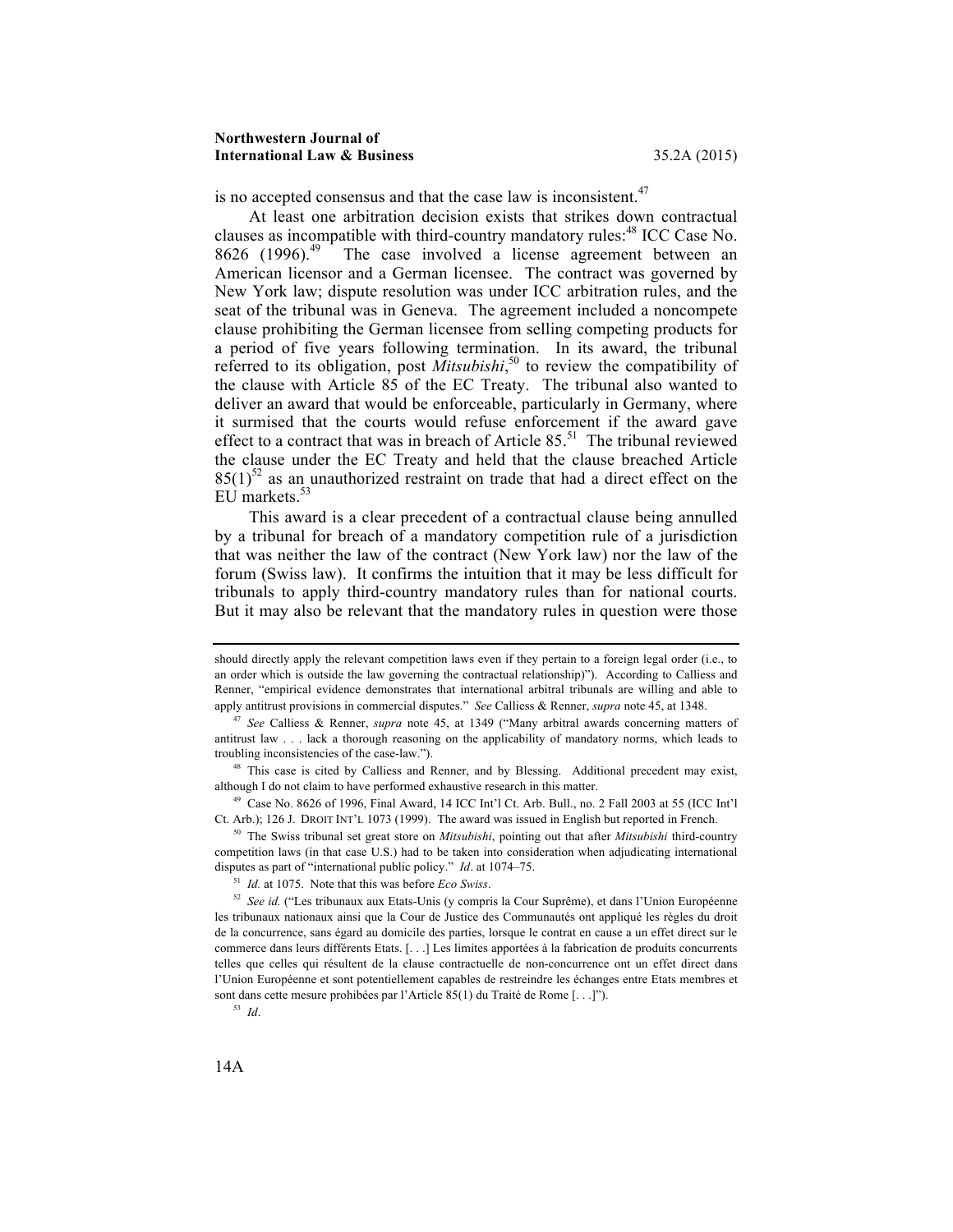of the EU (i.e., rules that would not normally be perceived as unusual or isolated compared to the practice of other developed states, including those of the forum and governing law). Such was not the case, one will recall, with the Tunisian prohibition of exclusivity that was not enforced by the Belgian Tribunal de Commerce de Mons. It is perhaps this element of substantive judgment as to whether a third-country mandatory rule is compatible with the policies of the forum and governing law and therefore "worthy" of application, which lies at the heart of the question.

# III. RUSSIAN LAW'S PROHIBITION OF NONCOMPETE **CLAUSES**

#### A. Russian Competition Law

This discussion leads to the case of Russian competition laws and more precisely the Russian Federal Law No. 135-FZ "On Protection of Competition" dated July 26, 2006.<sup>54</sup> As with all other areas of Russian business legislation, Russian competition law was developed and adopted in several phases, piecemeal, throughout the twenty years following the collapse of the Soviet Union. The very first post-Soviet competition law remained largely Soviet; it was more precisely a "Law on Competition and Limitation of Monopolistic Activity in the Commodity Markets" that was adopted by the Supreme Soviet of the USSR in March 1991 and remained in place until 2006. The 2006 law was meant to overhaul and modernize Russian competition law, looking for inspiration in foreign examples and in EU competition law in particular. Article 11 of the 2006 law, which is arguably its heart, spells out the general "hard-core" prohibition of anticompetitive actions and agreements between competitors.<sup>55</sup> The

<sup>54</sup> Federal'nyi Zakon "O zashite konkurencii" [Federal Law On Protection of Competition] as of December 28, 2013, no. 135-FZ, published in SOBRANIE ZAKONODATEL'STVA ROSSIISKOI FEDERACII [SZ RF] [Russian Federation Collection of Legislation], 2013, No. 31 (Part 1), Item 3434, *available at*  http://fas.gov.ru/legislative-acts/legislative-acts 9498.html. For an unofficial English translation, see http://en.fas.gov.ru/legislation/legislation\_50481.html.

<sup>&</sup>lt;sup>55</sup> Article 11 of the Federal Law on Competition, entitled "Prohibition of Agreements Restricting Competition or Concerted Practices between Economic Entities" reads as follows:

<sup>1.</sup> Agreements between economic entities or concerted practices of economic entities in the goods markets are forbidden if such agreements or concerted practices lead or can lead to:

<sup>1)</sup> Establishment or maintaining of prices (tariffs), discounts, markups (extra charges), and margins;

<sup>2)</sup> Raising, lowering or maintaining of prices at tenders;

<sup>3)</sup> Division of the goods market according to the territorial principle, the volume of sales or purchases of commodities, the range of sold products or composition of sellers or purchasers (customers);

<sup>4)</sup> Economically or technologically unjustified refusal from concluding contracts with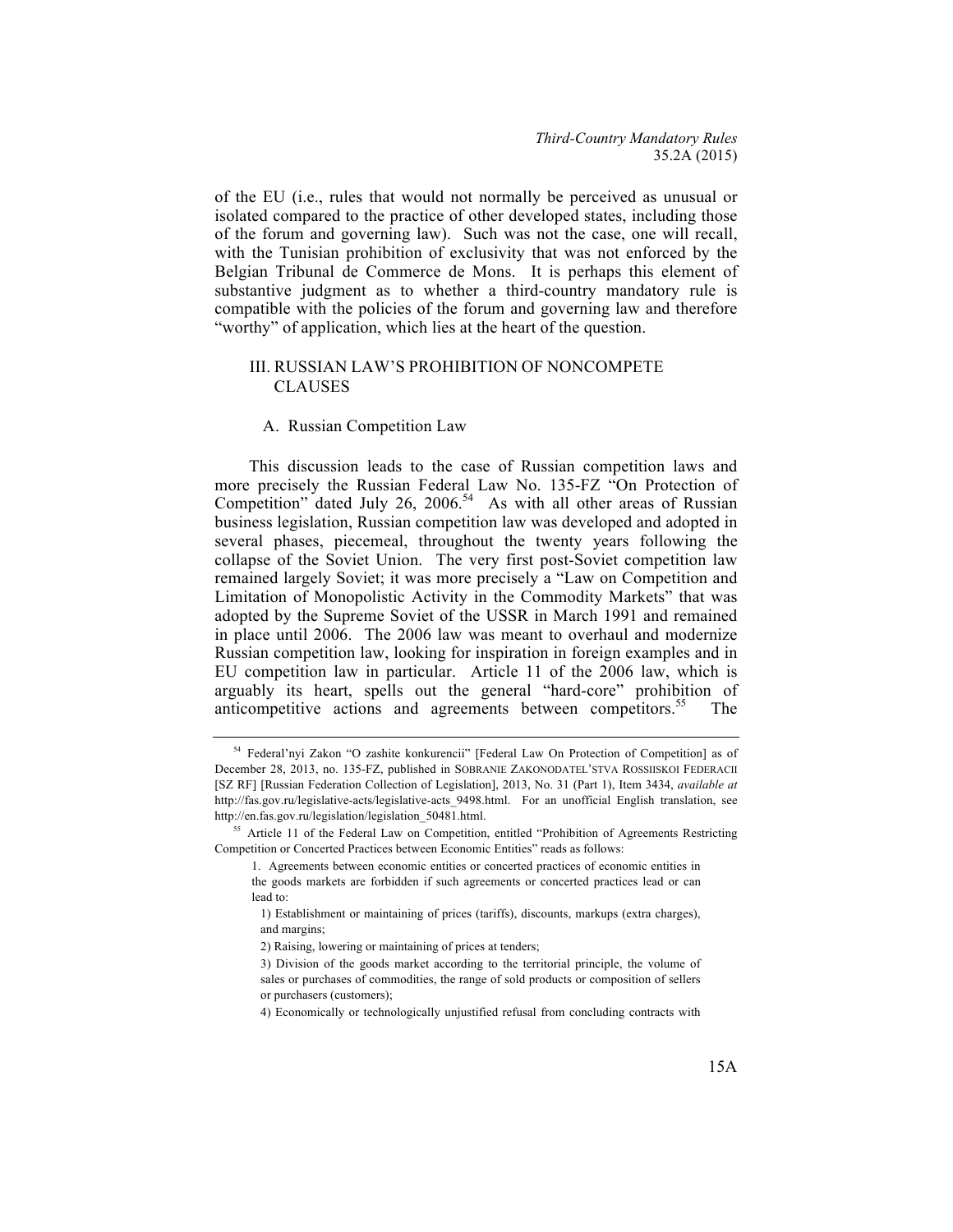prohibition applies to all forms of agreement between competitors on price; discounts; surcharges or markups (which constitute price fixing); but also, importantly, all divisions of markets according to geography (i.e., by territories); by volume or quantity of sales or purchases; by types of goods; or by categories of buyers and sellers; and also the refusal to enter into contracts with particular sellers or buyers. Until recently, these prohibitions were considered hardcore because exceptions were not permitted and none could be given by the Russian competition regulator, the Federal Antimonopoly Service (FAS). 56

Importantly, in contrast to EU law, the 2006 Russian law did not include any statutory provision for allowable "ancillary restraints." The European Commission defines ancillary restraints as agreements entered into "in connection with a concentration, which do not form an integral part of the concentration but can restrict the parties' freedom of action in the market."<sup>57</sup> Ancillary restraints are allowable when they are "necessary to the implementation of the concentration, which means that, in the absence of those agreements, the concentration could not be implemented or could only be implemented under considerably more uncertain conditions, at substantially higher cost, over an appreciably longer period or with considerably greater difficulty."<sup>58</sup> The Commission adds that "[a]greements necessary to the implementation of a concentration are typically aimed at protecting the value transferred, maintaining the continuity of supply after the break-up of a former economic entity, or enabling the start-up of a new entity."<sup>59</sup>

Noncompete clauses are a classic type of ancillary restraint in EU competition practice. Many are approved every year in EU competition filings (or in national filings for concentrations that do not meet community-level thresholds), provided that they comply with appropriate limitations on scope, duration, and territory.<sup>60</sup> Noncompete clauses are also

*Id.* art. 11.

<sup>56</sup> *See id.* art. 11(1).

<sup>57</sup> Commission Notice on Restrictions Directly Related and Necessary to Concentrations ¶ 10, 2005 O.J. (C 56) 3.

<sup>58</sup> *Id.* ¶ 13. 59 *Id.*

- 
- <sup>60</sup> *Id.* ¶¶ 18–25.

certain sellers or purchasers (customers) if such refusal is not provided for directly by the Federal Laws, statutory legal acts of the President of the Russian Federation, statutory legal acts of the Government of the Russian Federation, statutory legal acts of the authorized federal executive authorities of judicial acts;

<sup>5)</sup> Imposing contractual terms on a counteragent, which are disadvantageous for the latter or are not connected with the subject of agreement (unjustified requirements of transfer of funds, other property, including property rights, as well as consent to conclude a contract on conditions of including in it of provisions, concerning the goods in which the counteragent is not interested and other requirements).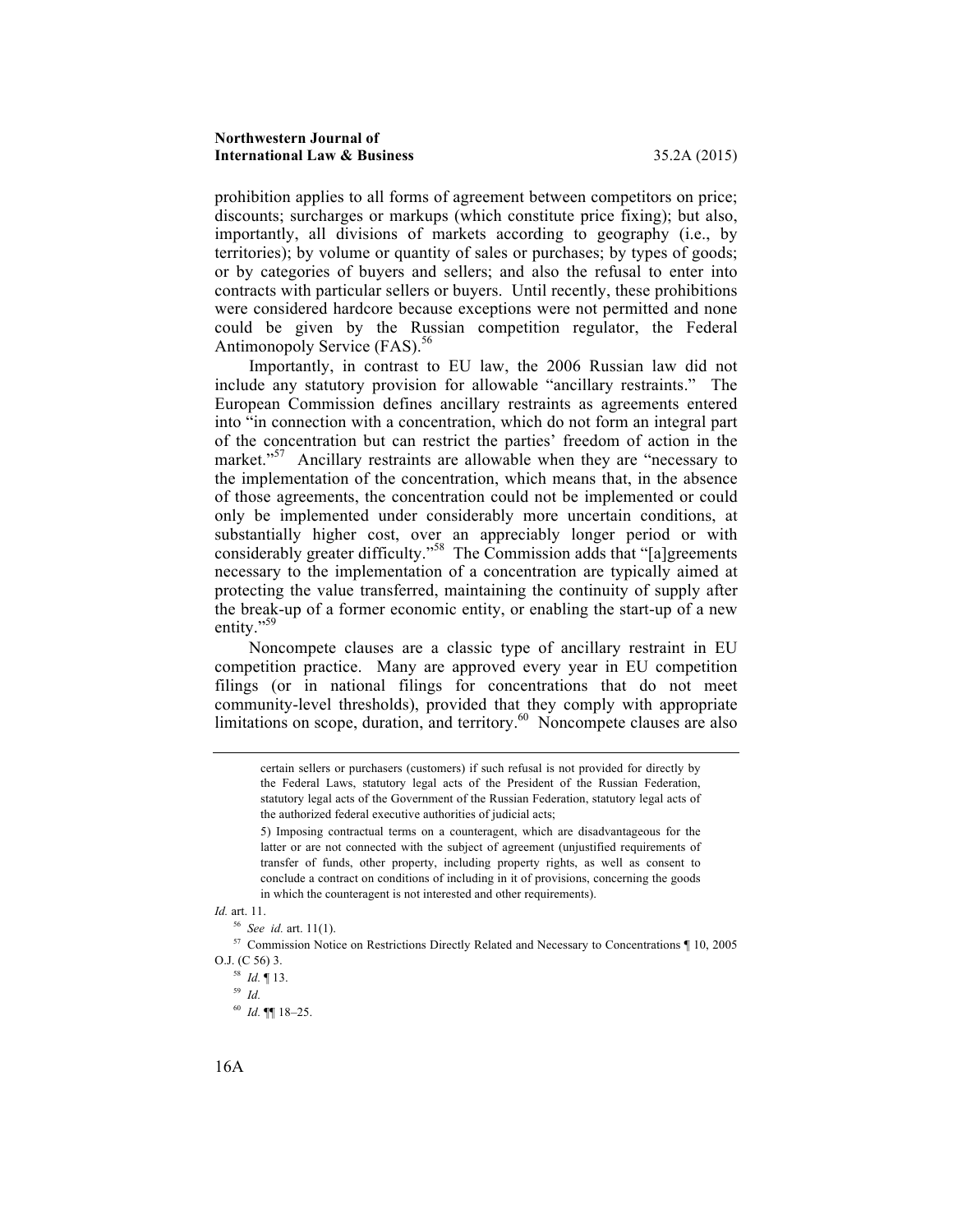allowable in the specific context of joint ventures—as in the case of TNK- $BP<sup>61</sup>$ 

### B. Russian Noncompete Clauses in Practice

Under the 2006 Russian competition law, noncompete clauses were not permitted. Despite the legal risk that was associated with them, noncompete clauses were often used by international businesses in their Russian transactions because of important commercial considerations when agreeing to joint ventures, greenfields, mergers, or acquisitions. Corporate and competition practitioners reacted to the idiosyncrasy of Russian law in different ways. Most lawyers advised their clients to build their joint ventures or conduct their transactions outside of Russia—often in Cyprus or the Netherlands—in order to place the contract under foreign law and insulate it from Russian law.<sup>62</sup> Some advised their clients to keep parts of the commercial agreements, including the noncompete clause, outside of the gaze of the Russian regulator FAS.63 Others favored more transparent approaches. When the clause was commercially vital, they would suggest to file the agreements under Article 35 of the 2006 competition law, a special nonmandatory clearance procedure. Of course, the benefit of submitting these agreements to the FAS was to avoid the risk of future imposition of fines should the agreements become subsequently known to the regulator and also to attempt enforcement in Russia should the need arise.

In one such case of which I am aware—where the names of the parties must remain confidential—a shareholder agreement was voluntarily filed for review by the FAS. The agreement included a classic noncompete clause between the two shareholders in favor of the joint venture, which was intended to operate for several years in a predefined geographic market

<sup>&</sup>lt;sup>61</sup> *Id.*  $\P$   $\P$  36–39.<br><sup>62</sup> Regarding investment "round-tripping" and the use of Cyprus (or other) holding companies, see Delphine Nougayrède, *Outsourcing Law in Post-Soviet Russia*, 6 J. EURASIAN L. 383 (2013). According to the Central Bank of Russia, at the end of 2012, inbound foreign direct investment from Cyprus into Russia totaled \$150 billion and represented 30% of all inward foreign direct investment. The Netherlands was a distant second at \$60 billion. Some of these funds are "genuine" foreign direct investment and some of it is investment round-tripping by Russian investors who prefer to hold their assets outside of Russia subject to foreign law.

<sup>&</sup>lt;sup>63</sup> Under the 2006 law, merger control applications are usually filed under Article 28 (in relation to acquisitions). Filings typically include a copy of the share purchase and occasionally ancillary agreements such as a shareholder agreement; however, when the agreements include a noncompete clause, it is unclear whether the authorities actually review the clause—indeed the verifications performed by the regulator are mostly economic in nature (size of the transaction, respective positions on the market before and after the transaction). In my experience as a practitioner, the better view is that even if noncompete clauses are included in the filing package, the receipt of FAS merger clearance does not mean that FAS has "blessed" the noncompete clause itself.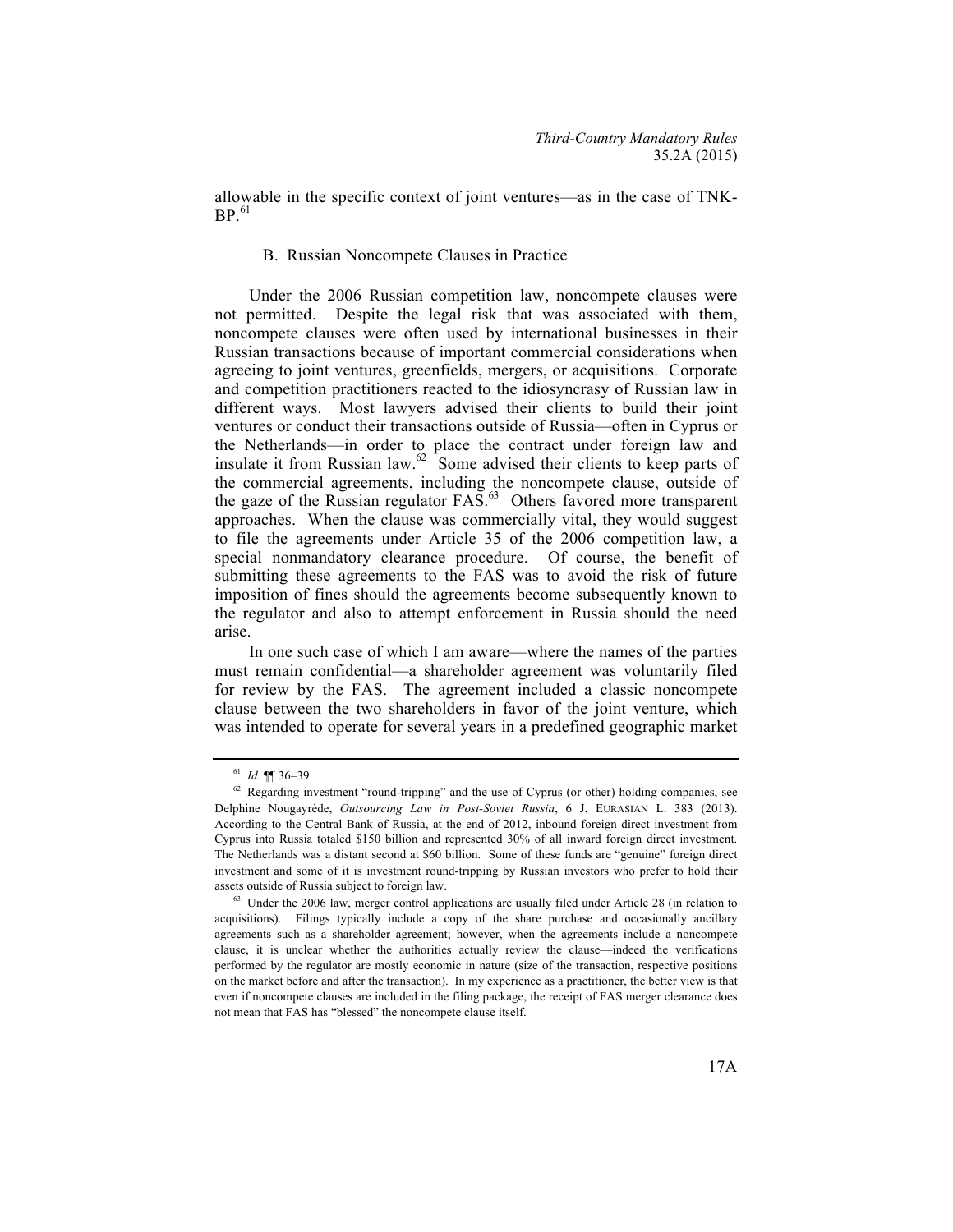#### **Northwestern Journal of International Law & Business** 35.2A (2015)

based on the seven Russian federal districts. The agreement included a right of first refusal for each shareholder in the event that the other shareholder wished to build a competing project in neighboring territories. The clauses were specifically designed to be compliant with the EU approach to ancillary restraints. Neither shareholder had a preexisting presence in the Russian market for these products, and the joint venture was a greenfield development, which created new supply in a region where none had previously existed. By all reasonable standards, the FAS should have confirmed the clauses. Nevertheless, the FAS found that the clause violated Russian law: the exclusivity given to the joint venture was interpreted as a refusal to sell by the shareholders; the geographic right of first refusal was viewed as a geographical division of the market. Both findings breached the hardcore prohibitions of Article 11 of the 2006 law. Representatives of the FAS orally indicated that they understood the commercial justification for the clause and that they would have preferred to give their formal consent; however, in the absence of any statutory language allowing ancillary restraints, the FAS's hands were tied. The shareholder agreement was filed in September 2010, and the FAS's negative response was received in December 2010.

For the two companies, the FAS's negative response meant additional costs and delays in addition to the obligation to renegotiate their own agreement under the watchful eye of the regulator. The advantage of such transparency, however, is the open dialogue that was entered into with the FAS. FAS officials met with representatives of the two groups (both industrial companies with excellent global reputations). The FAS officials understood the economic purpose of the clause and saw that it was grounded in sound business practice. Furthermore, they realized that they would need amendments to the law in order to give them the discretion to allow such types of ancillary restraints that were self-evidently in the interests of new supply and increased competition in the market. A working group within the FAS embarked on the drafting of appropriate amendments to the law, which made their way through the Russian legislative process and were ultimately adopted into law in December 2011. The 2011 amendments were not quite as wide as initially hoped; the carve outs to the hardcore prohibitions seemed to be limited to certain types of Russian law governed joint ventures and moreover were subject to strict economic criteria.<sup>64</sup> Nevertheless, the concept of ancillary restraints had been introduced into the law and some form of noncompete arrangements had become possible under Russian law. Overall, the law's effectiveness in promoting competition had been improved. The amendments were adopted

<sup>&</sup>lt;sup>64</sup> See 2013 regulations adopted by FAS, *available at* http://fas.gov.ru/netcat files/File/ razyasneniya\_SP.pdf.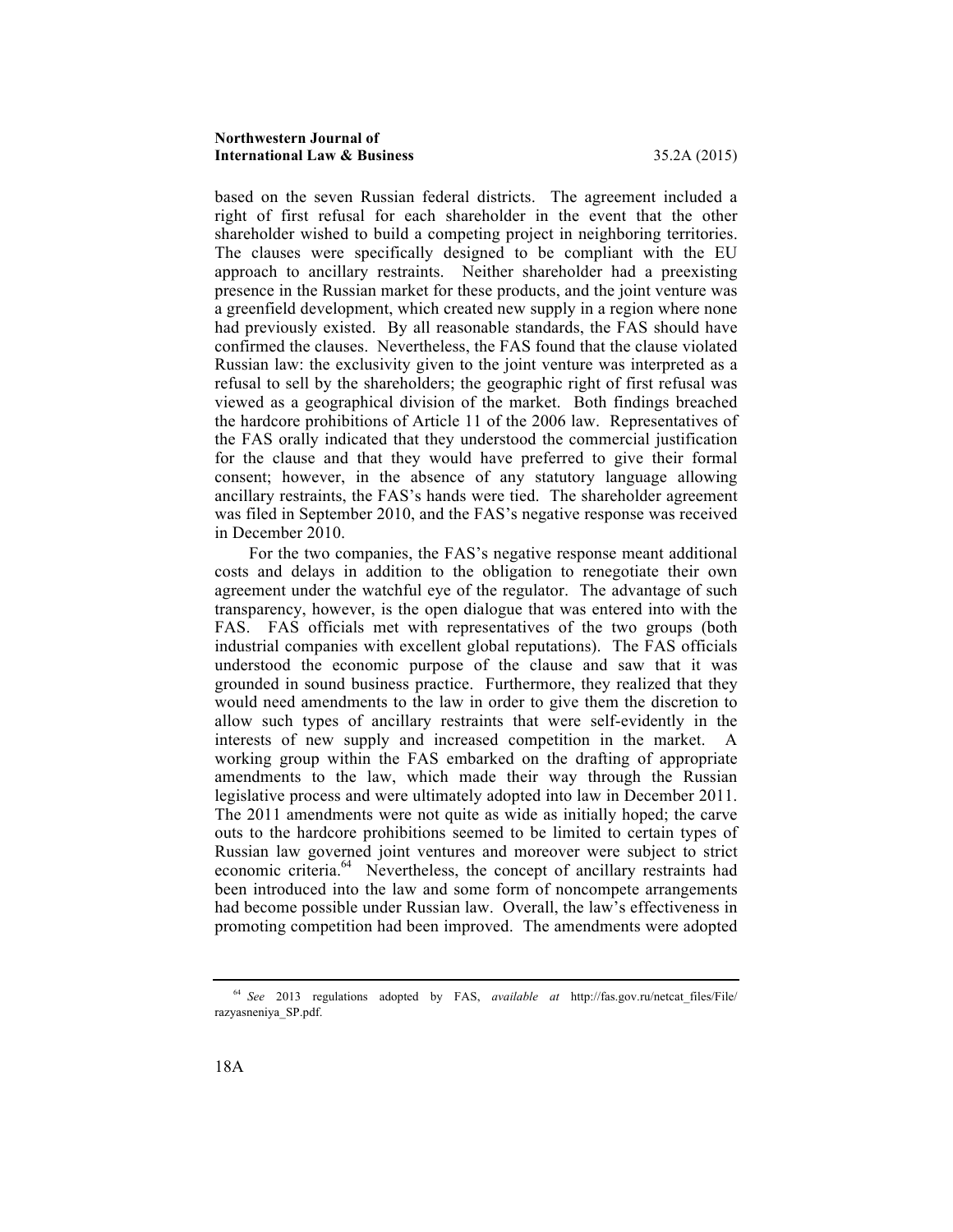on December 6, 2011 and became effective on January 6, 2012.<sup>65</sup> As will be shown in the following section, these changes occurred during the same time that the TNK-BP dispute was swirling.

In summary, the majority view at the time of the TNK-BP dispute was that Russian noncompete clauses in share purchase agreements or in shareholder agreements were, at best, problematic. In September 2014, a leading legal information database still gave the following Q & A guidance on Russian noncompete clauses:

Question: Is it common to provide that the seller will not compete with the target business for a given period after closing? If so, are there any restrictions on the duration and scope of such clauses?

Answer: Non-compete clauses are not enforceable in Russia, and may even be construed as a competition restriction, and therefore a breach of antitrust law. However, these clauses are sometimes used, but they are likely to be declared void under current competition protection rules.<sup>66</sup>

To this day, in its comments on international Russian joint ventures, the same legal database continues to write that "restrictive covenants are not enforceable under Russian law and it is unusual to include them."<sup>67</sup>

 $65$  A new Article 13(1) was inserted into the competition law. It reads as follows:

<sup>1.</sup> Actions (lack of action) of economic entities provided for in Part 1 of Article 10 of this Federal Law (except actions (lack of action) stated in Clauses 1 (except fixing or maintaining price of the goods, which are the results of innovative activities), 2, 3, 5, 6, 7 and 10 of Part 1 of Article 10 of this Federal Law), agreements and concerted practices provided for in Parts 2 and 3 of art. 11, deals, other actions provided for in Articles 27-30 of this Federal Law can be recognized as permissible if such actions (lack of action), agreements and concerted practices, transactions, other actions do not create for particular persons opportunity to eliminate competition in the relevant goods market, do not impose restrictions superfluous for achievement of the goal of these actions (lack of action), agreements and concerted practices, transactions, other actions on the participants or third persons and also if they result or can result in:

<sup>1)</sup> perfection of production, sale of goods or stimulation of technical, economic progress or rising competitive capacity of the Russian goods in the world market

<sup>2)</sup> obtaining by consumers of benefits (advantages) which are proportionate to the benefits (advantages) obtained by the economic entities in the result of actions (lack of action), agreements and concerted practices, transactions, other actions.

Federal'nyi Zakon "O zashite konkurencii" [Federal Law On Protection of Competition] as of December 28, 2013, no. 135-FZ, *supra* note 54, art. 13(1)–(2). 66 *Share Acquisition Documents: Russian Federation: International Acquisitions*, PRACTICAL LAW

<sup>(</sup>Apr. 16, 2014), http://uk.practicallaw.com/6-107-4582.

<sup>67</sup> *Shareholders' Agreement and Bye-laws: Russia: International Joint-Ventures*, PRACTICAL LAW,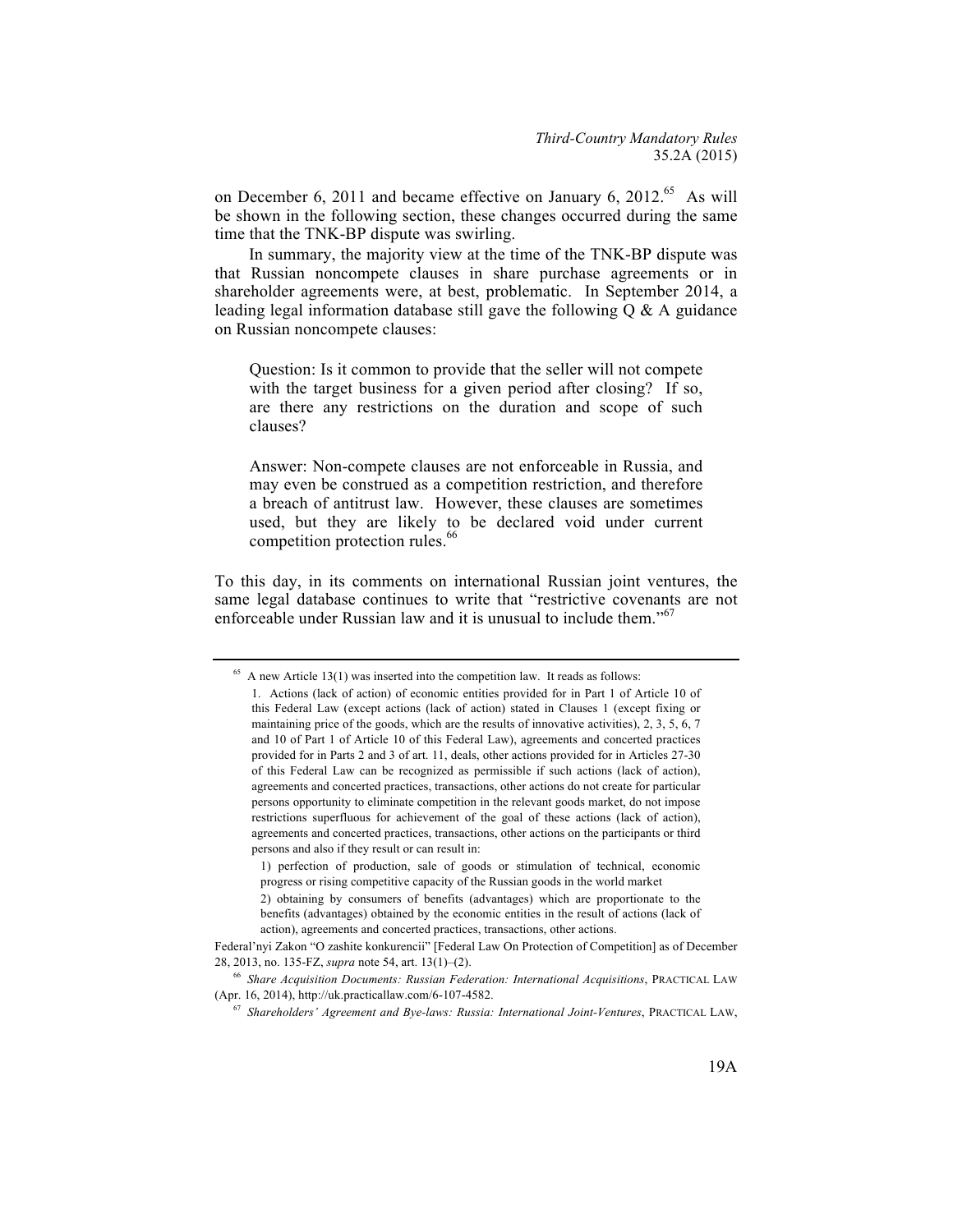#### IV. THE TNK-BP DISPUTE

#### A. The Early Years

All of this leads us to the TNK-BP dispute. A brief summary of the history of TNK-BP is in order, for it is complex. The privatizations of the 1990s resulted in the sale of a number of regional Russian oil companies, including Sidanco and *Tyumenskaya Neftovaya Kompanya* (TNK or Tyumen Oil Company). Sidanco was sold in 1996 in the now notorious "loan-for-shares" program. Vladimir Potanin, a former Russian Deputy Prime Minister, reportedly paid \$130 million for 51% of the company.<sup>6</sup> TNK was acquired by AAR from the government in several stages between 1997 and 1999.<sup>69</sup> In 1997, BP (at the time, BP Amoco) first emerged into the picture by acquiring 10% of Sidanco from the Potanin group for \$481 million.<sup>70</sup> At some point thereafter, Potanin and Fridman fell out regarding the ownership of Sidanco. Fridman apparently claimed that Alfa had provided funds in the loan-for-share acquisition back in 1996 and should therefore be entitled to part of the proceeds of the  $10\%$  sale to BP.<sup>71</sup> In retaliation, Alfa allegedly engineered a takeover of Chernogorneft, one of Sidanco's subsidiaries, via the Russian bankruptcy law and courts.<sup>72</sup> BP responded by complaining to Western governments, which ultimately led to the European Bank for Reconstruction and Development (E.B.R.D.) "blacklisting" Alfa<sup>73</sup> and the cancellation of a U.S. Export-Import Bank guarantee to TNK. The shareholder fight between Potanin, Alfa, and BP continued for some time, and finally in 2000—apparently with some prodding from the Russian government—they reached a settlement, which involved Potanin selling his stakes for an estimated \$640 million and BP staying on with Alfa, its former adversary, as core shareholders in both

<sup>69</sup> *History of Alfa Group Consortium*, ALFA GROUP, http://www.alfagroup.org/about-us/history/ ?print=Y (last visited Mar. 19, 2015). On AAR, see *supra* note 6 and accompanying text.

 $70$  According to Freeland, the price was \$481 million. According to Gustafson, the price was \$571 million. *See* GUSTAFSON, *supra* note 68, at 420.

<sup>73</sup> Stefan Wagstyl, *Russia: Europe — Russian Bank Complains Over EBRD Blacklist*, ALFA BANK (Dec. 12, 2001), http://alfabank.com/media/clippings/2001/12/12/.

Question 10(g) (Dec. 3, 2014), http://uk.practicallaw.com/7-107-4534?q=russian+federation, +restrictive+covenants. In addition to the difficulties they raise under Russian competition law, restrictive covenants have been traditionally been viewed as breaching a Russian civil law principle prohibiting parties to waive certain rights.

<sup>68</sup> CHRYSTIA FREELAND, SALE OF THE CENTURY: THE INSIDE STORY OF THE SECOND RUSSIAN REVOLUTION 175 (2005). There are different accounts of how Sidanco was first privatized. Some sources report that Potanin acquired Sidanco jointly with Fridman (Alfa), Potanin having paid \$200 million for two-thirds of the company and Fridman having paid \$100 million for the remaining onethird. *See* THANE GUSTAFSON, WHEEL OF FORTUNE 420 (2012).

<sup>71</sup> FREELAND, *supra* note 68.

<sup>72</sup> GUSTAFSON, *supra* note 68, at 421–22.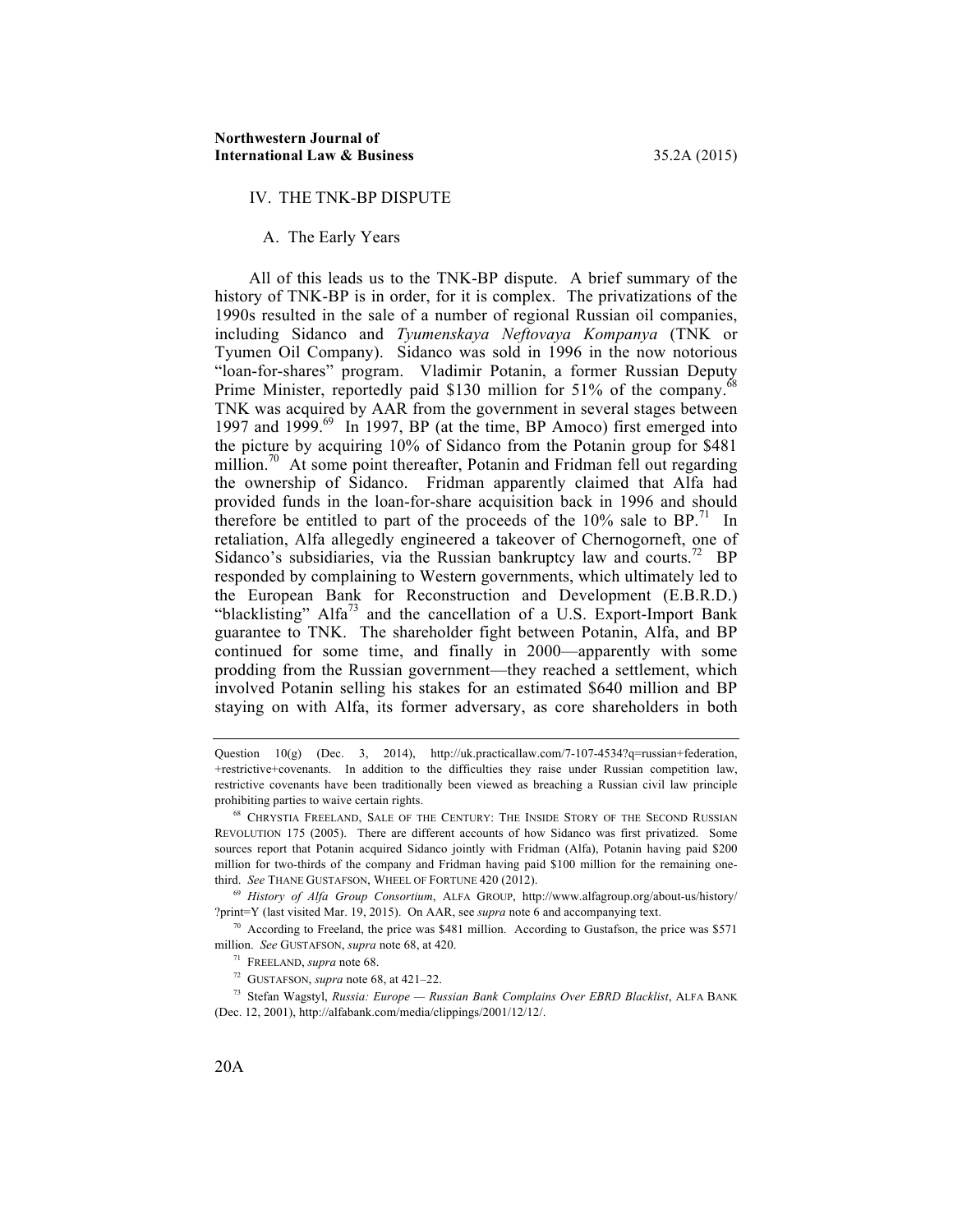TNK and Sidanco.<sup>74</sup>

In 2003, all of these assets were then pooled together into a newly formed company owned fifty-fifty by BP and AAR, which was called TNK-BP. Ultimately, TNK-BP became the third largest Russian oil company. BP's 2003 investment, estimated at \$7 billion, was hailed as the largest single foreign investment in Russia at the time, and the joint venture was signed in great fanfare in the presences of Tony Blair and Vladimir Putin.<sup>75</sup> Robert Dudley, originally from Amoco and now the chief executive of BP, became CEO of the new joint venture.

#### B. The Relationship Deteriorates (Again)

After a few years, however, relations between the shareholders BP and AAR began to deteriorate again. Rumor had it that BP tried, behind AAR's back, to replace the AAR shareholders by state-owned company Gazprom. AAR, for its part, had apparently taken the view that BP exercised too much control over management and ran the company more like a subsidiary of BP rather than a fifty-fifty joint venture. Pressures of various sorts were applied and in July 2008, Robert Dudley fled Russia. Shortly thereafter, Mikhail Fridman was named interim CEO.

Then in early 2009, the shareholders announced that they had settled their dispute.<sup>76</sup> A new board composition was announced for the top holding company in the British Virgin Islands, TNK-BP Ltd., which included three independent directors who would act as tiebreakers in the event of deadlock between the shareholders. The new independent directors even included former German chancellor Gerhard Schroeder.<sup>77</sup> In terms of the formal changes made to the shareholders' agreement, it is unclear whether a new agreement was signed to replace the 2003 agreement, or if the parties signed amendments to the original 2003 agreement. Either way, new shareholder arrangements were put in place.

At that point the overall group structure of TNK-BP was as set out in the diagram that follows. Importantly, Alfa, OGIP, Access, Renova, TNK-BP Ltd. and most (or all) of the interim tiers of holding companies were registered in the British Virgin Islands.

<sup>74</sup> On the last phase, see FREELAND, *supra* note 68, at 340–42.

<sup>75</sup> *Jones Day Counsels on a Historic Oil and Gas Joint Venture in Russia*, JONES DAY (June 2003), http://www.jonesday.com/jones-day-counsels-on-a-historic-oil-and-gas-joint-venture-in-russia-06-30- 2003/.

<sup>76</sup> BP P.L.C., BP ANNUAL REPORT AND ACCOUNTS 2008, 93 (2009), *available at* http://www.bp.com/ content/dam/bp/pdf/investors/BP\_annual\_report\_accounts\_2008.pdf.

<sup>77</sup> Ed Crooks & Catherine Belton, *Future for TNK-BP lies in hands of board*, FIN. TIMES (Jan. 15, 2009, 7:59 PM), http://www.ft.com/cms/s/0/02be3d02-e338-11dd-a5cf-0000779fd2ac.html#axzz3Fg 2ri1t6.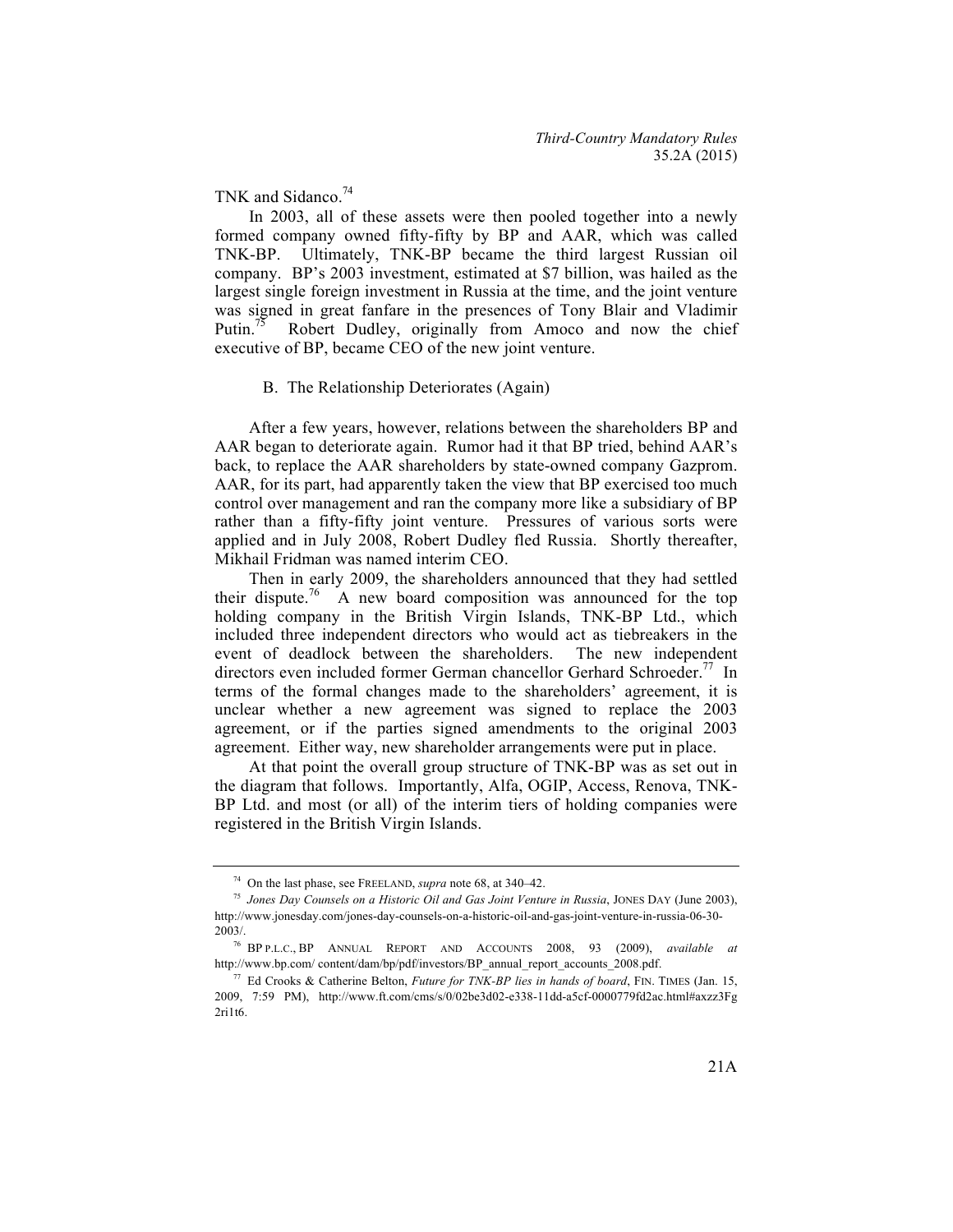

# Summarized Group Structure of TNK-BP<sup>78</sup>

#### C. London High Court

For approximately two years, the arrangement apparently worked and things were quiet. Then in January 2011, BP astonished the market (again) by announcing that it had agreed to a new joint venture project in the Russian arctic region with state-owned company Rosneft.<sup>79</sup> The proposed BP–Rosneft deal involved a share swap—BP would obtain 9.5% of Rosneft, and Rosneft would obtain 5% of BP and a long-term agreement for the joint exploration of several blocks in the Arctic Kara Sea.<sup>80</sup> Unsurprisingly, the announcement of the BP–Rosneft deal triggered the third and final phase of the TNK-BP dispute. Immediately after BP's announcement, AAR claimed that BP was in violation of the TNK-BP shareholder agreement and promptly moved to block the deal. BP's 2011 annual report described the move as follows:

<sup>78</sup> Author's compilations based on TNK-BP's Annual Review and Summary Financial Statements 2011. *See Corporate Structure of the TNK-BP Group*, TNK-BP, http://tnk-bp3.3ebra.com/en/ corporate governance/ (last visited Jan. 1, 2015). For the top level, see the EU's merger clearance obtained in 2013, Case No COMP/M.6801, Rosneft/TNK-BP Comm'n decision pursuant to Article 6(1)(b) of Council Regulation No 139/2004, Mar. 8, 2013, *available at*, http://ec.europa.eu/ competition/mergers/cases/decisions/m6801\_20130308\_20310\_3005394\_EN.pdf (with indication of principal holding companies only).

<sup>79</sup> *Rosneft and BP Form Global and Arctic Strategic Alliance*, BP EUR. SE (Jan. 14, 2011), http://www.bp.com/fr\_ch/switzerland/medias/communiques-aux-medias/pm-rosneft-joint-venture.html. <sup>80</sup> *Id.*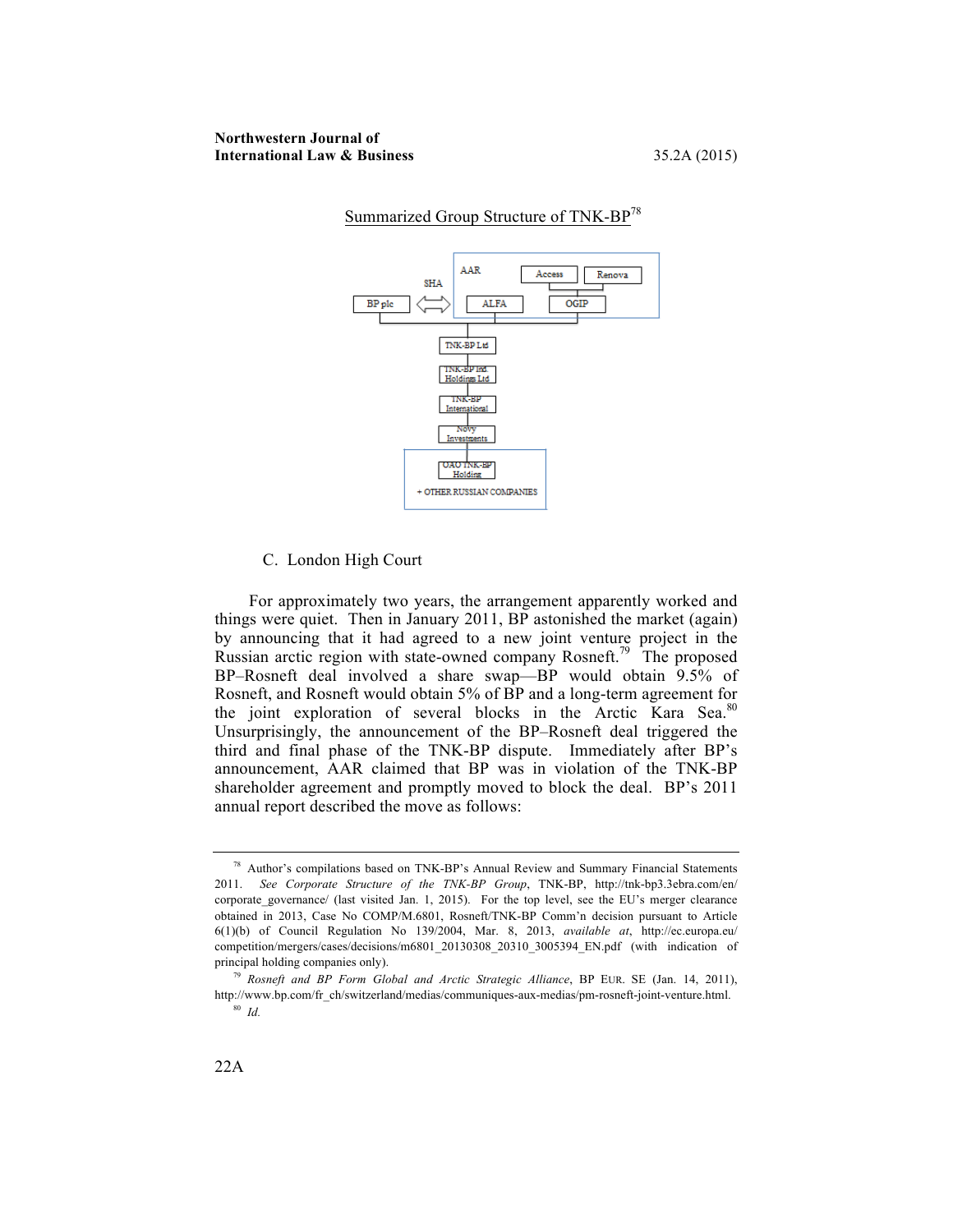An application was brought in the English High Court on 1 February 2011 by Alfa Petroleum Holdings Limited and OGIP Ventures Limited against BP International Limited and BP Russian Investments Limited $81$  alleging breach of [the] Shareholders Agreement on the part of BP and seeking an interim injunction restraining BP from taking steps to conclude, implement or perform the transactions with Rosneft Oil Company, originally announced on 14 January 2011, relating to oil and gas exploration, production, refining and marketing in Russia (the Arctic Opportunity). Those transactions included the issue or transfer of shares between Rosneft Oil Company and any BP group company (pursuant to the Rosneft Share Swap Agreement). [An expedited hearing took place at the London High Court,<sup>82</sup> during which] [t]he court granted an interim order restraining BP from taking any further steps in relation to the Rosneft transactions pending an expedited UNCITRAL arbitration procedure in accordance with the Shareholders Agreement between the parties.<sup>83</sup>

On February 1, 2011, AAR stated the following:

The High Court in London has Tuesday granted a request by the Russian shareholders in TNK-BP Holding, BP PLC's Russian joint venture, for an injunction to halt the major share swap and exploration agreement between BP and Rosneft. Following a private hearing, the judge Mr. Justice Burton said the companies 'had sensibly reached an agreement' for an injunction to be placed on BP blocking any further progress on the landmark deal until Feb. 25, or the determination of the arbitration tribunal. The injunction had been sought by Alfa-Access-Renova, BP's Russian partner in TNK-BP. A BP spokesman Friday said the group's law firm . . . had written to AAR's lawyers, . . . suggesting the two sides seek 'expedited arbitration' in Sweden in accordance with the terms of the TNK-BP shareholder agreement. AAR has argued the deal may violate the exclusivity provision of

<sup>&</sup>lt;sup>81</sup> Presumably, these were wholly owned affiliates of BP p.l.c. through which it held its shares in TNK-BP.

<sup>82</sup> Andrew Pugh, *Skadden Wins Injunction for TNK-BP Shareholders*, LAWYER (Apr. 4, 2011), http://www.thelawyer.com/skadden-wins-injunction-for-tnk-bp-shareholders/1007545.article.

<sup>&</sup>lt;sup>83</sup> BP P.L.C., ANNUAL REPORT AND FORM 20-F 2011, 166 (2012) [hereinafter BP ANNUAL REPORT 2011], *available at* http://www.bp.com/ content/dam/bp/pdf/investors/BP\_Annual\_Report\_and\_Form\_ 20F\_2011.pdf.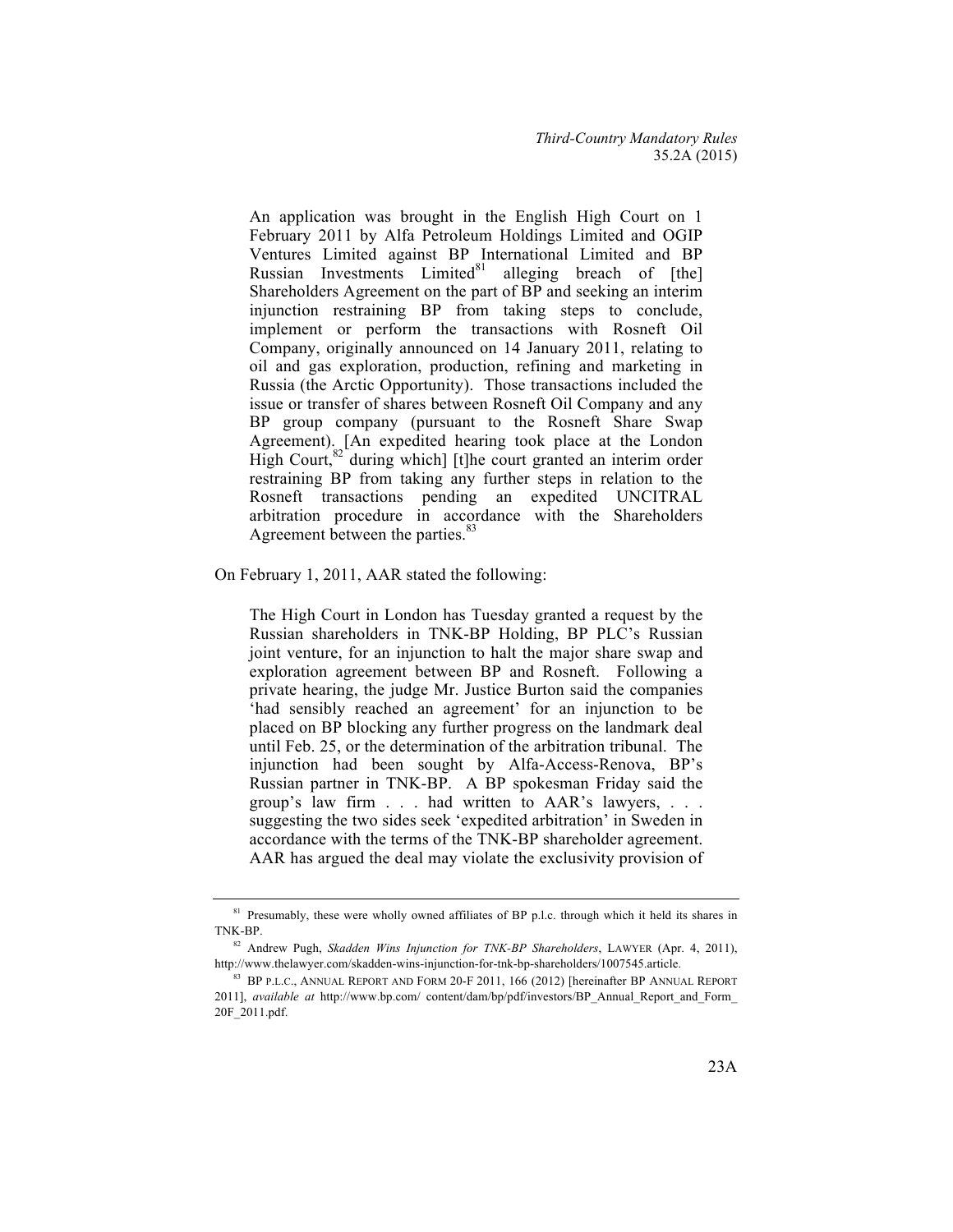its shareholder agreement with BP. The provision requires AAR and BP to pursue new opportunities in Russia exclusively through TNK-BP, unless one of the partners rejects the plans.<sup>84</sup>

### D. Stockholm Arbitration Proceedings

Following the London High Court's interim order, arbitration proceedings were initiated, apparently with a seat in Stockholm although most of the meetings took place in London.<sup>85</sup> On March 25, 2011, the arbitration tribunal confirmed the London High Court's injunction restraining BP from implementing its agreement with Rosneft.<sup>86</sup> On April 4, 2011, a hearing was held before the tribunal at which BP argued that it should be allowed to pursue the Rosneft share swap separately without the joint Arctic exploration limb. On April 8, the tribunal held that BP may not separately pursue the share swap with Rosneft and upheld the injunction on the entire deal. $87$  On April 14, 2011, BP and Rosneft agreed to extend the deadline for the share swap and exploration agreement to May 16, 2011.<sup>88</sup> And finally, on May 5, the tribunal issued its award, holding that the transaction between BP and Rosneft would only be allowed to proceed if TNK-BP joined the Arctic joint venture.<sup>89</sup> In effect, therefore, the tribunal upheld the noncompete clause and right of first refusal.

Rosneft, however, had long maintained that they were not interested in TNK-BP joining the Arctic joint venture. The Rosneft chief financial officer had pointedly declared that "[TNK-BP] [had] neither the technology, nor the experience, nor the personnel."<sup>90</sup> On May 17, 2011, BP announced,

<sup>88</sup> *BP, Rosneft Extend \$16 Billion Share Swap Deal to May*, SPUTNIK (Apr. 14, 2011, 11:51 AM), http://en.ria.ru/russia/20110414/163525502.html.

<sup>89</sup> *Court Rules BP-Rosneft Deal Legal if TNK-BP Joins Arctic Project*, SPUTNIK (May 6, 2011, 8:12 PM), http://en.ria.ru/business/20110506/163899295.html.

<sup>90</sup> Rowena Mason, *Russia's Rosneft Refuses to Allow TNK-BP to Join £10bn Arctic Deal With BP*, TELEGRAPH (Feb. 2, 2011, 05:44 PM), http://www.telegraph.co.uk/finance/newsbysector/energy/ oilandgas/8299198/Russias-Rosneft-refuses-to-allow-TNK-BP-to-join-10bn-Arctic-deal-with-BP.html.

<sup>84</sup> *UK Court Grants AAR Injunction on BP-Rosneft Deal*, AAR (Feb. 1, 2011), http://www.aar.ru/en/press/news/item/341-uk-court-grants-aar-injunction-on-bp-rosneft-deal.html.

<sup>85</sup> The tribunal was "made up of three English barristers and has met only in London." *See*  GUSTAFSON, *supra* note 68, at 599.

<sup>86</sup> Tim Webb, *BP's Russian Deal With Rosneft Blocked by Court*, GUARDIAN (Mar. 24, 2011, 3:36 PM), http://www.theguardian.com/business/2011/mar/24/bp-russian-deal-rosneft-blocked-court.

<sup>87</sup> *BP-Rosneft Share Swap Cannot Proceed, Arbitration Tribunal Orders Further Hearings*, AAR (Aug. 4, 2011), http://www.aar.ru/en/press/news/item/489-bp-rosneft-share-swap-cannot-proceed-arbitration-tribunalorders-further-hearings.html. In its own press release, BP called the decision of the tribunal a "deferral." *See*  Julia Werdigier & Andrew E. Kramer, *Setback in Rosneft Deal Suggests BP Misread Russia*, N.Y. TIMES DEALBOOK (Apr. 8, 2011, 7:29 AM), http://dealbook.nytimes.com/2011/ 04/08/bp-rosneft-deal-faces-anothersetback/? php=true&\_type=blogs&\_r=0); *Court Extends Injunction on BP-Rosneft Deal*, SPUTNIK (Apr. 8, 2011, 4:58 PM), http://en.ria.ru/business/20110408/ 163436288.html.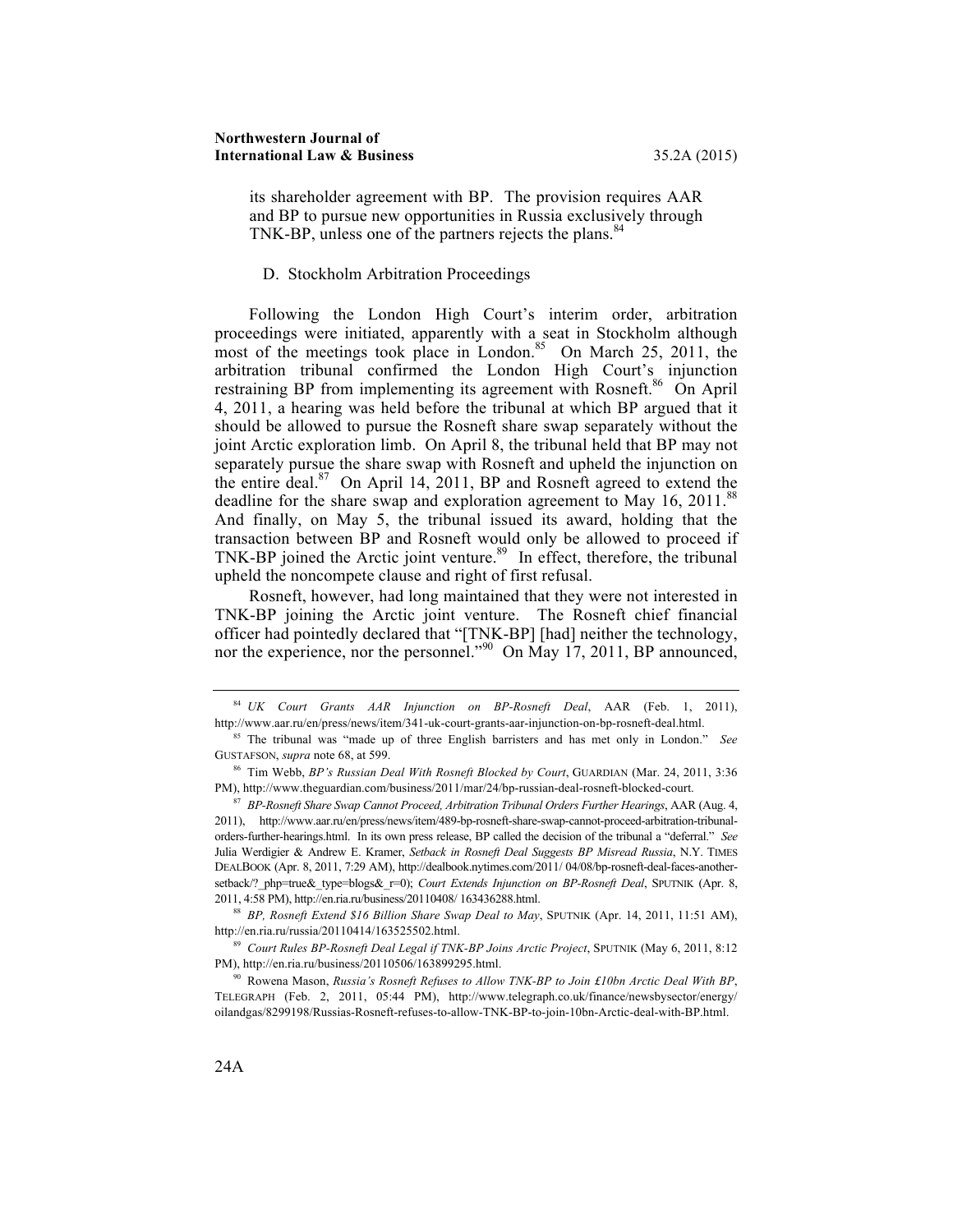following the expiration of the deadline for the satisfaction of conditions precedent, that both the Rosneft share swap agreement and the Arctic exploration contract had terminated.<sup>91</sup> The BP-Rosneft deal announced in January 2011 was defunct, having fallen victim to the London High Court's interim order of February 1, 2011 and the arbitral tribunal's award of May 5, 2011.

The arbitration proceedings continued for approximately an additional eighteen months. BP filed counterclaims against AAR consortium members in connection with new alleged breaches of the shareholders' agreement. $92$  Lawsuits were filed by Russian minority shareholders of OAO TNK-BP Holding<sup>93</sup> against BP and the BP directors of TNK-BP in the Tyumen district court, claiming damages for alleged breaches of their minority shareholder rights.<sup>94</sup> Rumors appeared of a new Artic joint venture between Rosneft and Exxon.<sup>95</sup> And then, in the fall of 2012, BP and AAR announced that a settlement had been reached.<sup>96</sup>

### E. The Russian FAS's Position

Before discussing the settlement, however, it is interesting to consider the position and role of the Russian competition regulator FAS throughout

<sup>91</sup> BP ANNUAL REPORT 2011, *supra* note 83, at 166; Julia Kollewe & Tom Bawden, *BP-Rosneft Deal Collapses*, GUARDIAN (May 17, 2011), http://www.theguardian.com/business/2011/may/17/bprosneft-deal-collapses.

<sup>92</sup> *Update 1 - BP Sues TNK-BP Partner for Breach of Agreement*, REUTERS (Aug. 9, 2011, 5:04 PM), http://in.reuters.com/article/2011/08/09/bp-renova-arbitration-idINLDE7780 K720110809. 93 The head Russian company, OAO TNK-BP Holding, included minority shareholders following a

<sup>2005</sup> corporate restructuring during which minority shares in OAO TNK-BP Holding were issued to the former minority shareholders in TNK, Sidanko, and Onako.

<sup>&</sup>lt;sup>94</sup> Similar minority shareholder lawsuits, also in the Tyumen district court, appeared during Alfa's dispute with Telenor of Sweden a few years earlier in connection with telecom company Vimpelcom and its expansion in Ukraine. In the Vimpelcom dispute, the Siberian minority shareholder lawsuits were successful. However, the TNK-BP minority shareholder lawsuits were thrown out quite quickly (different time, different practices perhaps). *See* BP ANNUAL REPORT 2011, *supra* note 83, at 166 ("Five minority shareholders of OAO TNK-BP Holding (TBH) have filed two civil actions in Tyumen, Siberia, against BP Russia Investments Ltd. and BP p.l.c., and against two of the BP-nominated directors of TBH. These two actions sought to recover alleged losses of \$13 billion and \$2.7 billion respectively. On November 11, 2011, the Tyumen Court dismissed both claims on their merits. The shareholders appealed both of these decisions to the Omsk Appellate court. On January 26, 2012, the Appellate court upheld the Tyumen Court's dismissal in relation to the BP nominated directors of TBH."). *Id.* at 42. The Omsk Appellate court subsequently confirmed the Tyumen court's dismissal of the minority suits against BP Russia Investments Ltd. and BP p.l.c.

<sup>95</sup> SHAMIL YENIKEYEFF, OXFORD INST. ENERGY STUDIES, COMMENT, BP, RUSSIAN BILLIONAIRES, AND THE KREMLIN: A POWER TRIANGLE THAT NEVER WAS (2011), *available at*  http://www.oxfordenergy.org/wpcms/wp-content/uploads/2011/11/BP-Russian-billionaires-and-the-Kremlin.pdf.

<sup>96</sup> *See infra* subpart IV(F).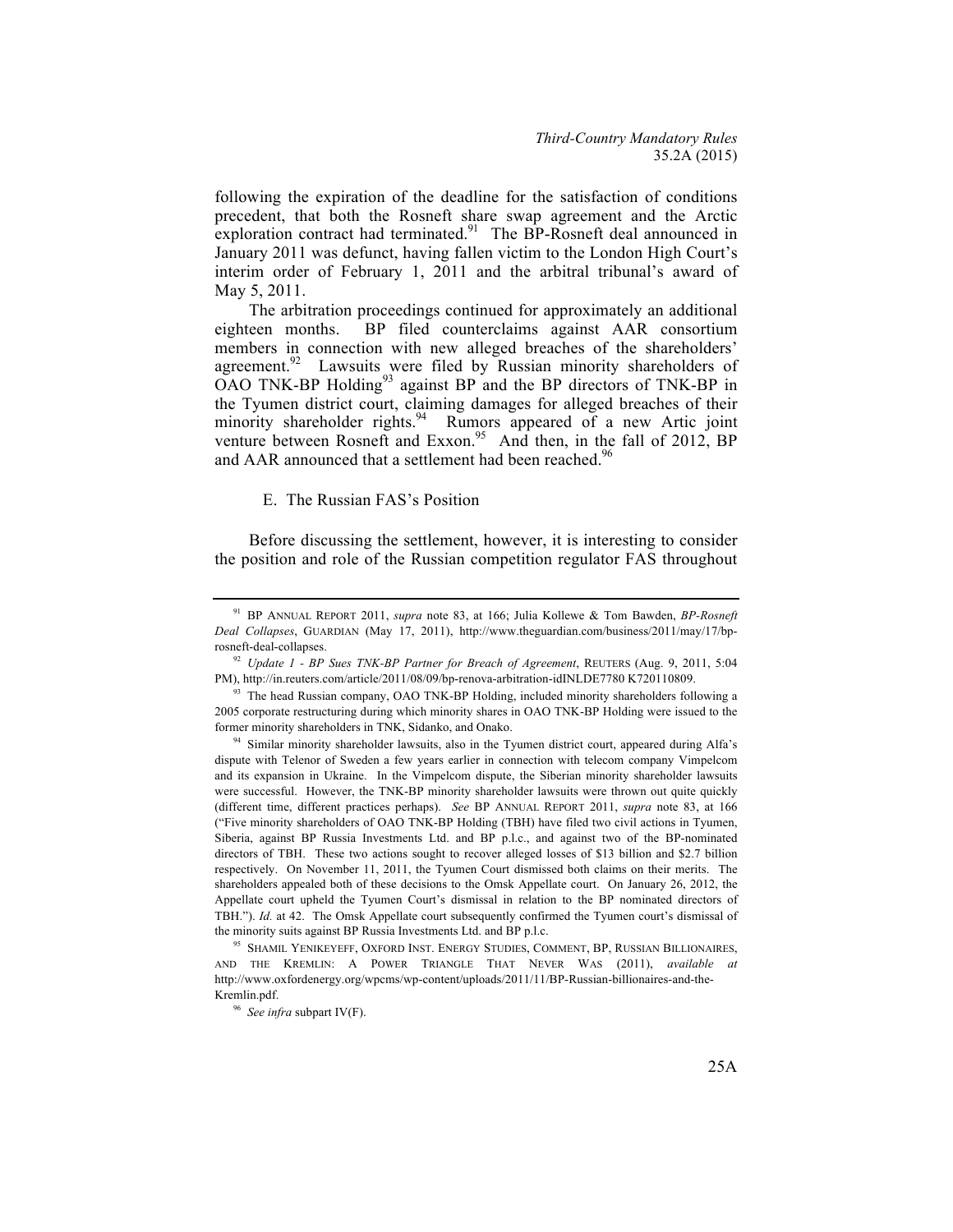#### **Northwestern Journal of International Law & Business** 35.2A (2015)

the dispute in 2011 and 2012. Recall that in 2011, the FAS was drafting an amendment to the 2006 Russian competition law to allow ancillary restraints. These amendments came into effect on January 6,  $2012.^{97}$  The FAS publicly aired its views twice in relation to the TNK-BP dispute. First, in June 2012, it announced that Rosneft had filed a complaint and that the FAS would investigate the TNK-BP shareholder agreement to determine whether it was in violation of Russian competition  $\text{law}^{98}$  In that announcement, the FAS also indicated that they were considering whether to request public disclosure of the TNK-BP shareholder agreement to the extent that it seemed to impose obligations "not only on the actions of contracting parties, but also on the actions of third parties"—presumably implying Rosneft.<sup>99</sup> The FAS's second announcement was made in September 2012. By then, the agency had relented on the subject of mandatory disclosure, but its views were still negative on substance regarding a possible violation of Russian law by the noncompete clause. The head of the FAS, Igor Artemiev, stated rather extraordinarily that "[m]y own personal view is that agreements of this kind violate Russian competition law. But, I am not a great expert in English law, so we are working in order to form a balanced and professional position for ourselves."<sup>100</sup> These sanguine views contrasted with the more pessimistic ones that were reportedly articulated by unnamed "highly-placed" sources within Rosneft. Obviously still reeling from the collapse of their Artic joint-venture with BP, Rosneft sources remarked:

It is surprising that a secret shareholder agreement and a legal dispute between Cypriot and British companies should exert so much influence on the implementation of strategic projects within the Russian energy sector. It seems that the Russian national oil company [i.e., Rosneft] is not able to work with world class companies [i.e., BP] on its very territory. This is reminiscent of the legal chaos and difficult legacy of the nineties. This legacy must be overcome as quickly as possible and must be discarded once and for all into the past*.* 101

<sup>97</sup> *See supra* note 54.

<sup>&</sup>lt;sup>98</sup> One cannot help but wonder why it took Rosneft one year to file its complaint after the collapse of its initial deal with BP.

<sup>&</sup>lt;sup>99</sup> Press Release, Federal Antimonopoly Service of Russia (FAS), FAS proverit aktsionernoe soglashenie TNK-BP (June 8, 2012, 12:25 PM), http://fas.gov.ru/fas-in-press/fas-in-press\_34637.html.

<sup>100</sup> Press Release, Federal Antimonopoly Service of Russia (FAS), *FAS RF: Aksioneram TNK-BP ne grozit obyazatelnoe raskritie soglashenia aksionerov* (Sept. 13, 2012), http://fas.gov.ru/fas-in-press/fasin-press\_35145.html.

<sup>101</sup> "Удивительно, что секретное акционерное соглашение и юридический спор кипрской и британской компаний оказывают такое влияние на реализацию стратегических проектов российской энергетической отрасли. Выясняется, что российская национальная нефтяная компания не может работать с компаниями мирового класса на территории самой же России. Все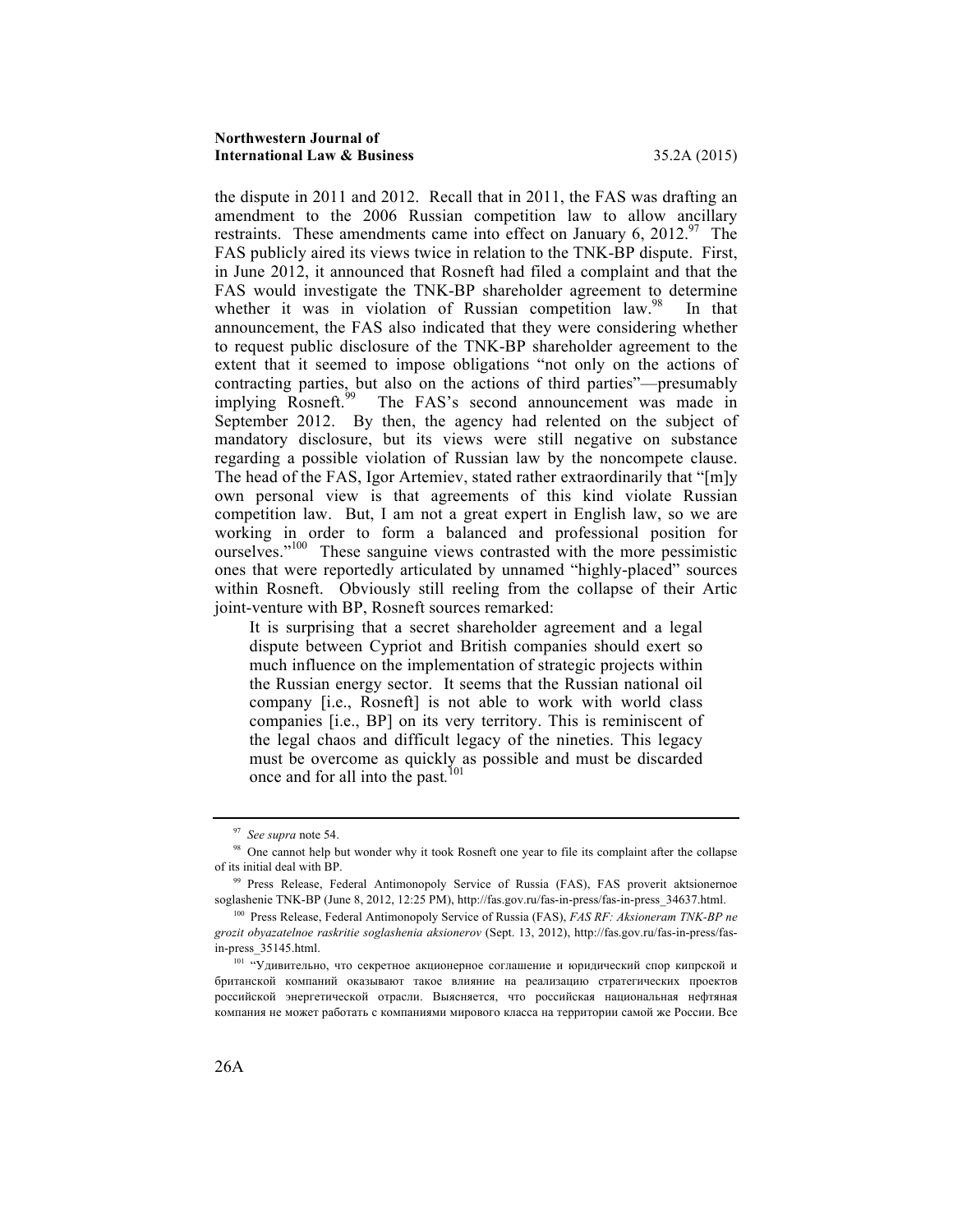All parties involved were also reminded that the penalty for breaching Russian competition law could be as high as 15% of sales in the "relevant market."<sup>102</sup>

# F. The Saga Comes to a Close

October 2012 marked the saga's final stage. On October 17, the Moscow press reported that AAR had agreed to sell its 50% stake to Rosneft for an eye-watering \$28 billion.<sup>103</sup> The deal had allegedly become possible "as restrictions spelled out in the shareholder agreement between AAR and BP [had] expired  $\ldots$  ...  $^{104}$  A few days later BP announced that it too had agreed to sell its 50% stake of TNK-BP to Rosneft in return for \$11–13 billion in cash and a 19% stake in OAO Rosneft.<sup>105</sup> As would be expected, the next step was for the two (future ex-) shareholders AAR and BP to bury the arbitration hatchet. This was formally announced on November 13, with BP agreeing to pay \$325 million to AAR.<sup>106</sup> Merger clearances were obtained, first from the FAS and then from the European Commission,  $107$  clearing the way for completion of the deals in March 2013. Completion of the sale marked the official ending of BP's sixteen-year saga with Alfa and its partners (1997–2013). The sale price of \$55 billion was spectacular to say the least, and the transaction represented a significant expansion of the Russian state's already dominant ownership position in the Russian hydrocarbon sector.

это напоминает правовой беспредел и тяжелое наследие 90-х. Это наследие необходимо как можно быстрее стряхнуть и раз и навсегда оставить в прошлом." Oksana Gavshin & Margarita Lyutova, *FAS rasmotrit zhalobu Rosnefti na aksionerov TNK-BP*, VEDOMOSTI (June 7, 2012), http://www.vedomosti.ru/companies/news/1827732/fas\_perepishet\_istoriyu?full#cut.

<sup>102</sup> *Id.*

<sup>103</sup> Anatoly Medetsky, *AAR Reportedly Signs With Rosneft to Sell TNK-BP Stake*, MOSCOW TIMES (October 17, 2012, 7:57 PM), http://www.themoscowtimes.com/business/article/aar-reportedly-signswith-rosneft-to-sell-tnk-bp-stake/469921.html. 104 *Id*.

<sup>&</sup>lt;sup>105</sup> Guy Chazan & Catherine Belton, *BP to Sell TNK-BP Stake to Rosneft*, FIN. TIMES (Oct. 22, 2012, 7:54 AM), http://www.ft.com/intl/cms/s/0/c56800c6-1b70-11e2-ab87-00144feabdc0.html#axzz 3FfY9MWlV.

<sup>106</sup> Alexis Flynn, *BP to Pay \$325 Million to Partner in TNK-BP*, WALL ST. J. (Nov. 13, 2012, 11:17 AM), http://online.wsj.com/news/articles/SB1000142412788732455630457811680300547 5678.

<sup>107</sup> Решение и предписание по ходатайству ОАО «Нефтяная компания «Роснефть» [Decision and order on the application of "Oil Company" Rosneft"], Nr. AD/45393/12, FAS, Dec. 29, 2012, *available at* http://fas.gov.ru/solutions/solutions 36493.html>; Case No COMP/M.6801, Rosneft/TNK-BP Comm'n decision pursuant to Article 6(1)(b) of Council Regulation No 139/2004, Mar. 8, 2013, *available at*, http://ec.europa.eu/competition/mergers/cases/decisions/m6801\_20130308\_20310\_ 3005394\_EN.pdf.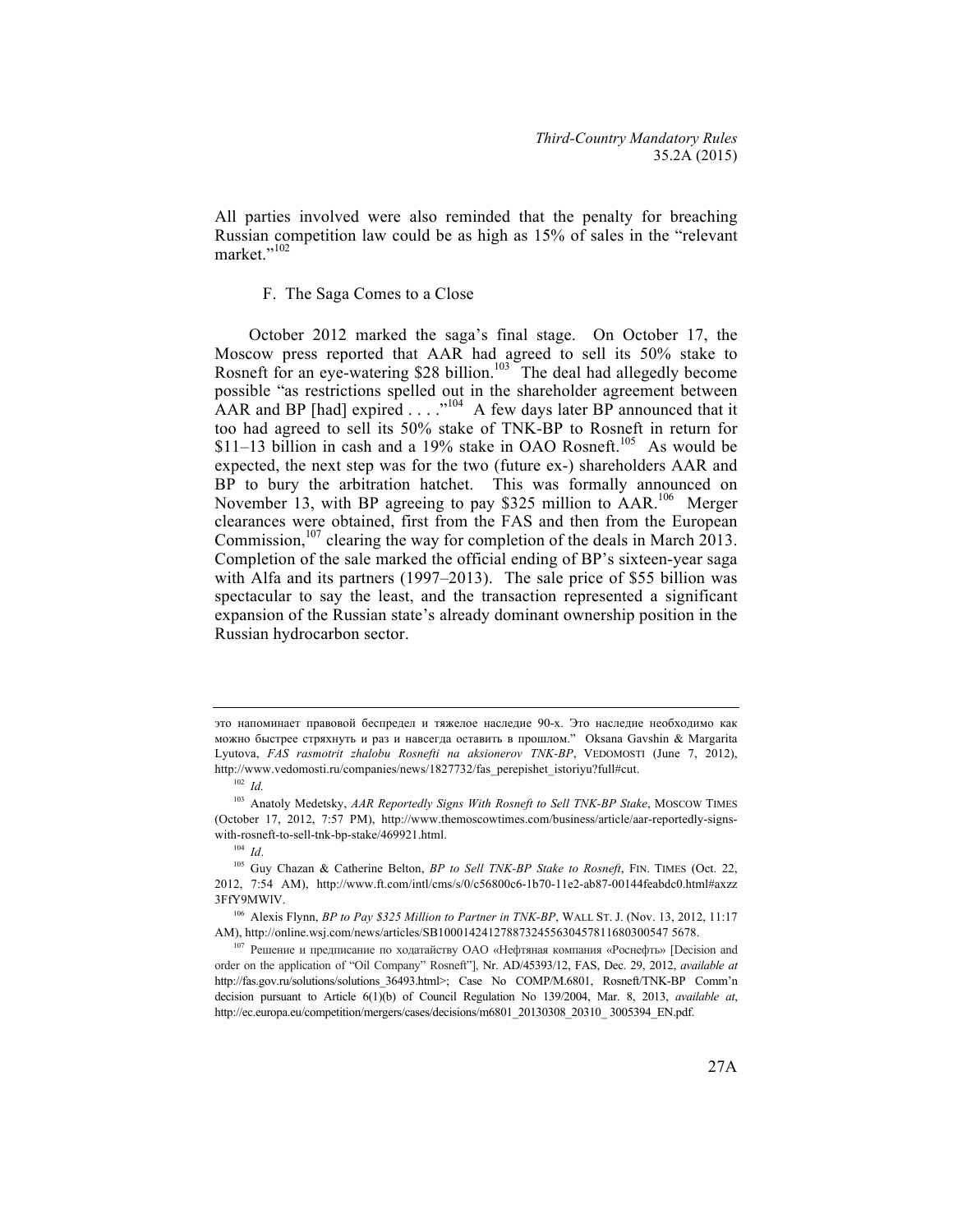# V. SPECULATIONS ON AN OUTCOME

There seems to be very little doubt that at the time they were entered into, the type of restrictions set out in the TNK-BP noncompete and right of first refusal clauses were in breach of Russian law. The central question that follows, therefore, is whether this violation was in any way relevant to the noncompete clause's validity in a shareholder agreement governed by English law between non-Russian parties. Clearly, neither the English High Court nor the Stockholm tribunal gave any decisive weight to the argument of violation of Russian law. The London High Court held that there were sufficient grounds to issue an injunction preventing BP from continuing to implement the Rosneft deal pending review on the merits, and the arbitral tribunal upheld the clause by requiring that the new joint venture with Rosneft be opened up to TNK-BP. The solutions of both the London High Court and the Stockholm tribunal were therefore akin to the dismissal of Tunisian competition law by the Belgian Tribunal de Commerce de Mons, rather than the preference for EU competition law expressed by the 1996 Swiss ICC tribunal (in both cases, in the face of a contrary clause that had been agreed between the parties).<sup>108</sup>

There are many possible explanations for this outcome. Not knowing the exact date of signature of the noncompete clause—i.e., whether it was signed before or after December 23, 2009—one can only speculate whether Article 9(3) of the Rome Regulation I was relevant to the analysis. Recall that the United Kingdom opted out of Article 7(1) in the Rome Convention, therefore, Article 7(1) would never have entered into play in the first place. It is possible that for understandable commercial reasons, BP's legal team did not raise the defense that the clause was invalid (e.g., to avoid that AAR come up with its own alternative projects that BP might not welcome). Another possibility is that the BP legal team argued, based on the facts, that AAR or TNK-BP had given their consent to the Rosneft deal—for example, by waiving or declining to exercise their right of first refusal. We simply do not know if the tribunal examined the argument of invalidity of the clause under Russian law and English law. If the tribunal did examine this argument, it may have ultimately found that the clause was admissible under English law because, strictly speaking, the clause did not require any type of performance or enforcement in Russia. The tribunal may have viewed the clause as operating only between holding companies located exclusively in England or the British Virgin Islands (Alfa, OGIP, and TNK-BP Ltd.). The fact that no action or performance (or abstention) was required of any Russian company or foreign company physically present on

<sup>108</sup> *See* Tribunal de Commerce [Comm.] [Commerce Tribunal] Mons, Nov. 2, 2000, REVUE DE DROIT COMMERCIAL BELGE [RDC] 2001, 617–21 (Belg.); Case No. 8626 of 1996, Final Award, 14 ICC Int'l Ct. Arb. Bull., no. 2 Fall 2003 at 55, (ICC Int'l Ct. Arb.); 126 J. DROIT INT'L 1073 (1999).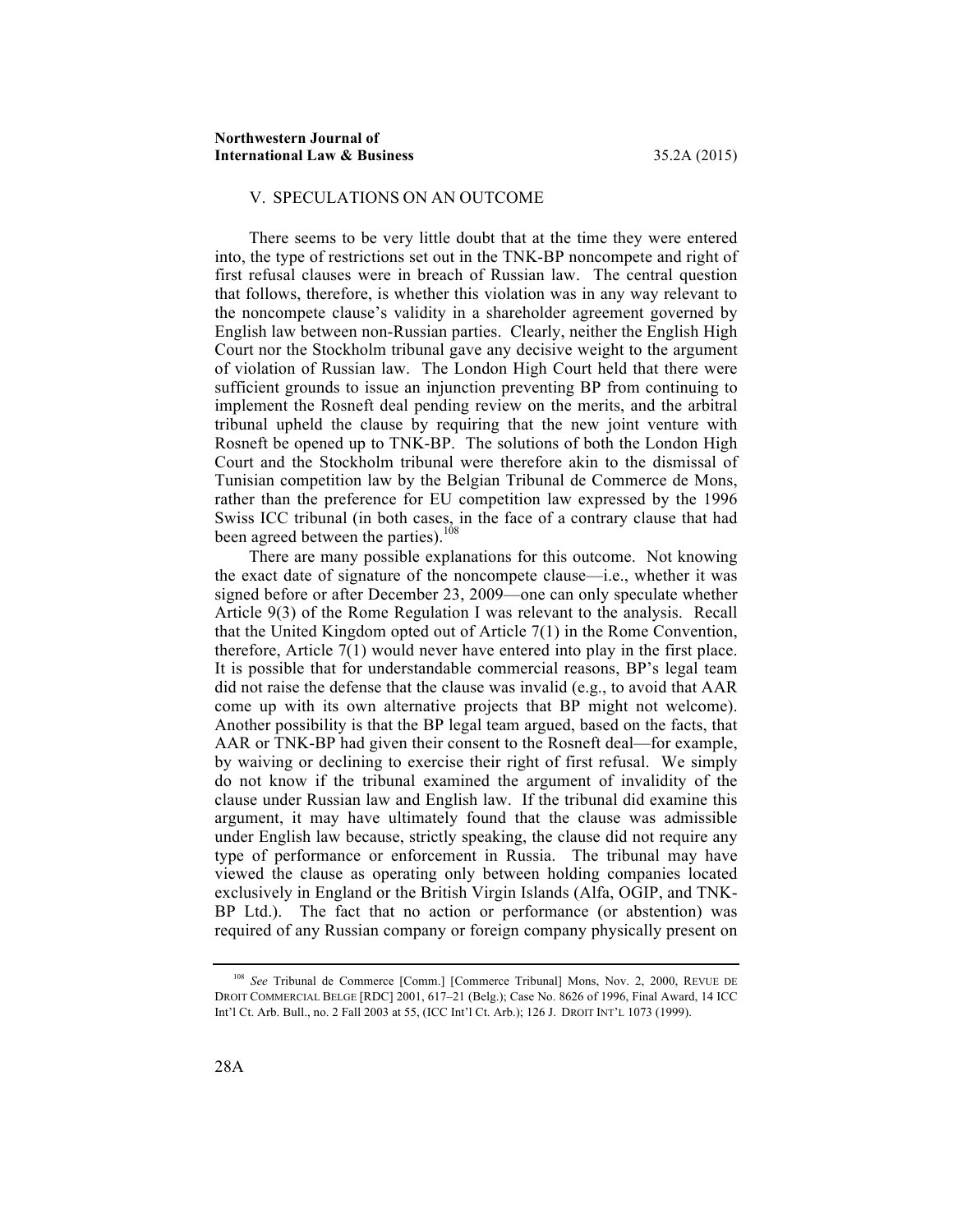Russian territory may have led the tribunal to distinguish the TNK-BP clause from the classic English authorities, particularly *Ralli Bros*. Perhaps, unlike in *Foster v. Driscoll* or *Reggazonni*, <sup>109</sup> the tribunal found that comity or English public policy did not require that the provisions of Russian competition law be given effect. Like the Belgian decision on the Tunisian prohibition of exclusivity clauses, it is also plausible that the tribunal found the Russian law rules on noncompete clauses too strange or unusual, and unworthy of being given effect. $110$ 

Regardless of the exact reasoning, the TNK-BP noncompete clause was ultimately upheld. The interposition of a number of intermediary tiers of foreign holding companies and the choice of English law in the shareholder agreement successfully insulated the transaction from the unwanted effects of Russian law. This was true despite the fact that Russia was the only territory in which the economic effects of the noncompete clause could actually be felt. The TNK-BP decisions therefore support the views of the skeptics who question the effect of third-country mandatory rules in international litigation and arbitration, even in the field of competition law, despite the effects doctrine and despite the numerous doctrinal pronouncements in favor of the consideration of these rules by national courts and arbitral tribunals.

#### VI. CONCLUSION

Over and beyond the ownership of TNK-BP, which has now reverted to the Russian state, there are wider issues at stake. Beginning in 1992, offshore corporate structuring and foreign law—i.e., non-Russian law were commonly utilized in post-Soviet Russian business practices in order to circumvent Russian law. One question that these practices raise is whether they contributed to the stunting of Russian domestic law development.<sup>111</sup> If more Russian joint venture transactions had been If more Russian joint venture transactions had been performed in Russia and under Russian law in the period between 1992 and 2014, the modernization of Russian competition law (and one might add contract law) regarding joint ventures and ancillary restraints might have occurred earlier. Another related theme involves what has been termed the "liftoff" of transnational commercial law.<sup>112</sup> The dominance of party autonomy in recent decades is part of an overall evolution of private international law in which national laws and infrastructure are increasingly

<sup>109</sup> Foster v. Driscoll, [1929] 1 K.B. 470 (Eng.).

<sup>&</sup>lt;sup>110</sup> Tribunal de Commerce [Comm.] [Commerce Tribunal] Mons, Nov. 2, 2000, REVUE DE DROIT COMMERCIAL BELGE [RDC] 2001, 617–21 (Belg.).

<sup>111</sup> *See generally* Nougayrède, *supra* note 62.

<sup>112</sup> Robert Wai, *Transnational Liftoff and Juridical Touchdown: The Regulatory Function of Private International Law in an Era of Globalization*, 40 COLUM J. TRANSNAT'L L. 209 (2002).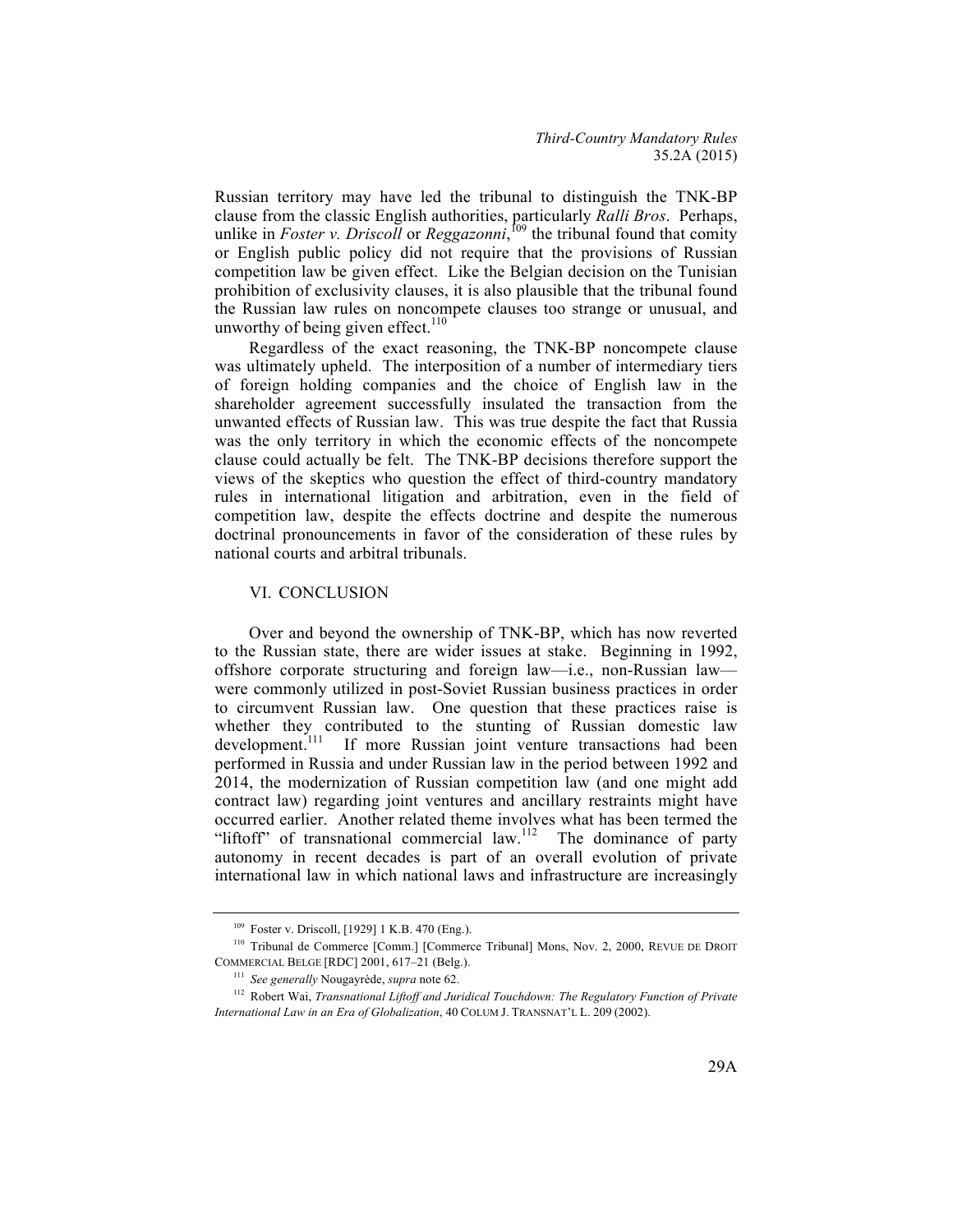#### **Northwestern Journal of International Law & Business** 35.2A (2015)

displaced through choice of law and forum selection clauses, sometimes by transnational pluralist systems, including a disembodied *lex mercatoria*, or more frequently, by other legal systems—for example, English law—that are overwhelmingly favored over, say, Russian law.<sup>113</sup> When this happens, "National laws may become less and less a part of the routine experience of those involved in international transactions, and these parties may fall out of the habit of thinking of these laws as being of relevance, and, more perniciously, worthy of respect. This is especially problematic when the arbitrators or adjudicators, chosen by the parties, also fall into the same system of thought."<sup>114</sup> Some commentators have written that the international arbitral system would gain greater legitimacy if it paid greater attention to foreign mandatory public rules, for example, at the moment of enforcement review by national courts, "to give due regard not only to [these courts'] own legal system's interests, but also to the important public policies of another State, reflecting that State's sovereignty and societal values," adding that "this [would be] a needed and realistic approach in an age of pervasive economic globalization."<sup>115</sup> The eviction from transnational commercial practice of national systems that are viewed as less developed must be viewed as a downside of the increasingly unconditional acceptance of party autonomy in private international law. There should be increased scholarly examination of the institutional effects this eviction has on developing legal systems and of the tools that could be deployed to reverse the trend while preserving the benefits of legal globalization.

Another theme is that in an increasingly multipolar world, circumvention of mandatory rules in large transactions can have wider systemic consequences. When some states feel that they are being ignored, they can come back with a vengeance, and Russia is one of those states.

<sup>&</sup>lt;sup>113</sup> The extent of the dominance of English law in transnational contractual practice is difficult to quantify, but it seems globally uncontested. In one survey, 40% of in-house legal departments reported that they most frequently use English law. *See Exorbitant Privilege*, ECONOMIST (May 10, 2014), http://www.economist.com/news/international/21601858-american-and-english-law-and-lawyers-havestranglehold-cross-border-business-may. Scholars, having performed quantitative research involving more than 4000 ICC arbitration cases between 2007 and 2012, found a more modest proportion for English law—approximately 11% of total contracts with Swiss law not far behind—but well ahead of all other laws. *See* Gilles Cuniberti, *The International Market for Contracts: The Most Attractive Contract*  Laws, 34 NW. J. INT'L L. & BUS. 455 (2014). However, the assumptions that were formulated—which aimed to identify "a market" for laws and therefore reviewed only cases involving contracting parties in third states—may have impacted the results in disfavor of English law. In the Russian environment, empirical evidence points to a very significant proportion of contracts placed under English law, especially when one takes into account the larger transactions.

<sup>114</sup> Wai, *supra* note 112, at 259.

<sup>115</sup> Christopher S. Gibson, *Arbitration, Civilization and Public Policy; Seeking Counterpoise between Arbitral Autonomy and the Public Policy Defense in View of Foreign Mandatory Public Law*, 113 PENN ST. L. REV. 1227, 1232, 1266 (2009).